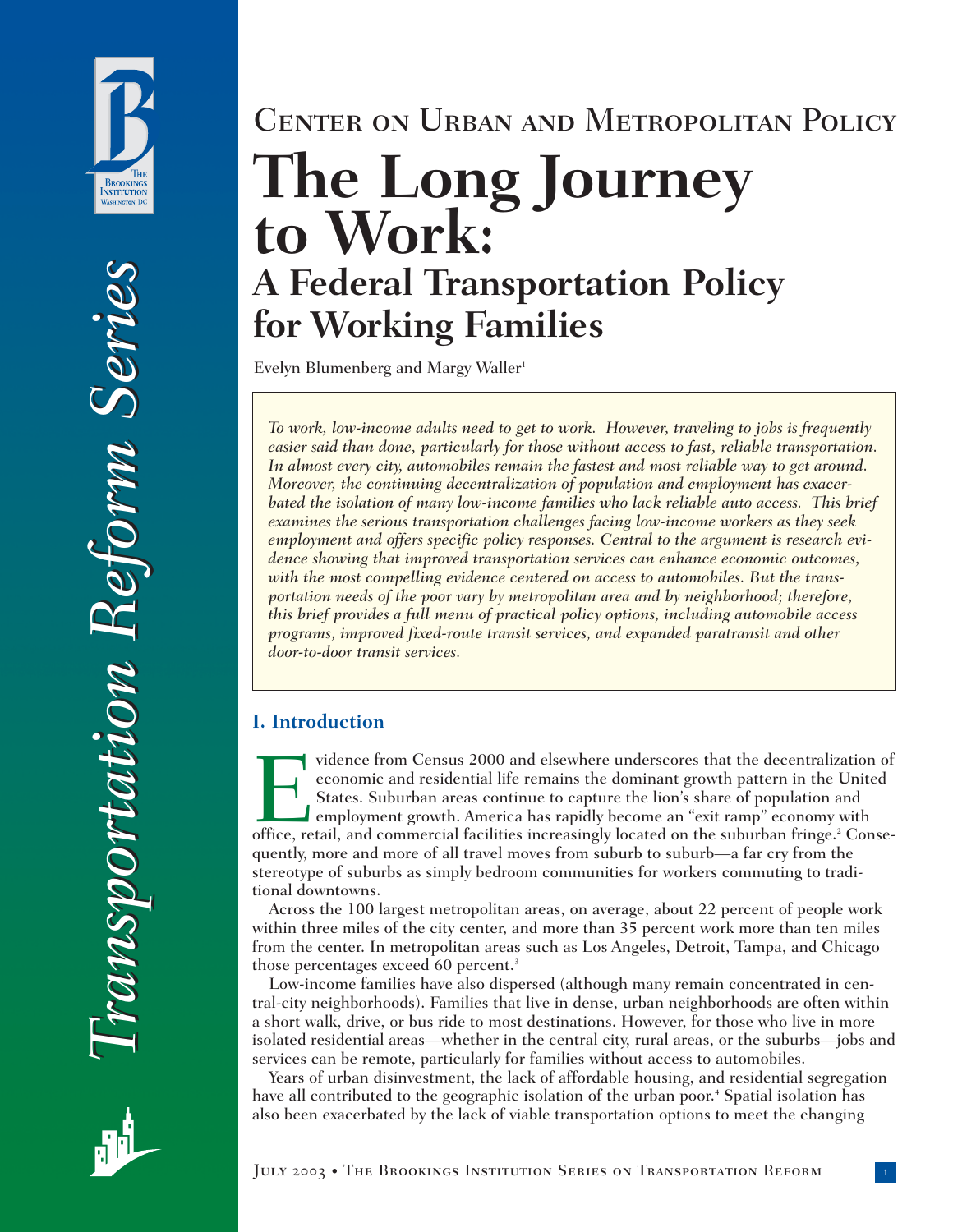*"Job decentralization is especially problematic for low-income households without access to reliable automobiles..."*

structure of metropolitan areas. Meanwhile, rural employment is often many miles from a dispersed rural population. In view of this, the transportation challenges facing working families are numerous:

- The decentralization of jobs away from central cities to lower-density, auto-oriented suburbs has shifted job markets farther away from low-income families who remain concentrated in central city neighborhoods
- Job decentralization is especially problematic for low-income households without access to reliable automobiles because traditional, fixed-route public transportation is not well-suited to increasingly dispersed metropolitan travel patterns
- Not surprisingly, the vast majority of metropolitan travel today is by private vehicle, even among the poor; but while most low-income families own vehicles, they tend to be older, less reliable, and more prone to needing expensive repairs
- Even in cities with good transit service, transit travel times, on average, far exceed automobile travel times because of walking to and from stops, waits at stops and for transfers, and frequent vehicle stops along the way. These slower travel speeds are especially difficult for parents who must "trip chain," make stops for child care or shop along the commute

Numerous studies suggest that improved transportation services can improve economic outcomes among the poor. However, no one-size-fits-all transportation policy exists for working families. Metropolitan areas are diverse. So too are low-income families, who live in a wide array of neighborhoods and who have varied transportation resources. Not surprisingly, then, meeting the transportation needs of working families will require a mix of transportation solutions and the federal funding flexibility to creatively pursue varied regional and local policy strategies.

In recent years, new sources of federal funds have helped agencies initiate transit services aimed at moving low-income adults into the labor market. By contrast, policymakers have paid far less attention to increasing automobile access among the poor. Given the strong connection between cars and employment outcomes, auto ownership programs may be one of the more promising options and one worthy of expansion.

Transportation, after all, links families to their livelihoods, which means that sound transportation policy is also sound economic policy. Of course, transportation policies for working families must be developed in the context of broader efforts to help improve the mobility, economic vitality, and environmental quality of 21st century metropolitan America.5 And indeed, federal transportation reform efforts have already ushered in a new era defined by novel and integrated thinking about how transportation connects to other community priorities such as housing, economic development, and air quality.

Congress has an opportunity to improve low-income transportation policy when it reauthorizes a number of important federal laws due to expire this year. Most notably, the federal surface transportation law will expire at the end of September 2003 (although Congress is likely to extend it for at least several months). Similarly, the work-based welfare law passed in 1996 expired in September 2002, and has yet to be reauthorized, although it has been extended by Congress several times. Also expiring this year is the Assets for Independence Act, the national demonstration of Individual Development Accounts, and the Workforce Investment Act.<sup>6</sup>

This brief examines the transportation and job access challenges facing low-income workers and welfare recipients. It also offers specific policy responses to those challenges based on a menu of options, including fixed-route transit, paratransit and other door-todoor services, and automobile programs. Implicit in these recommendations is the assumption that these programs and services should be developed collaboratively in a way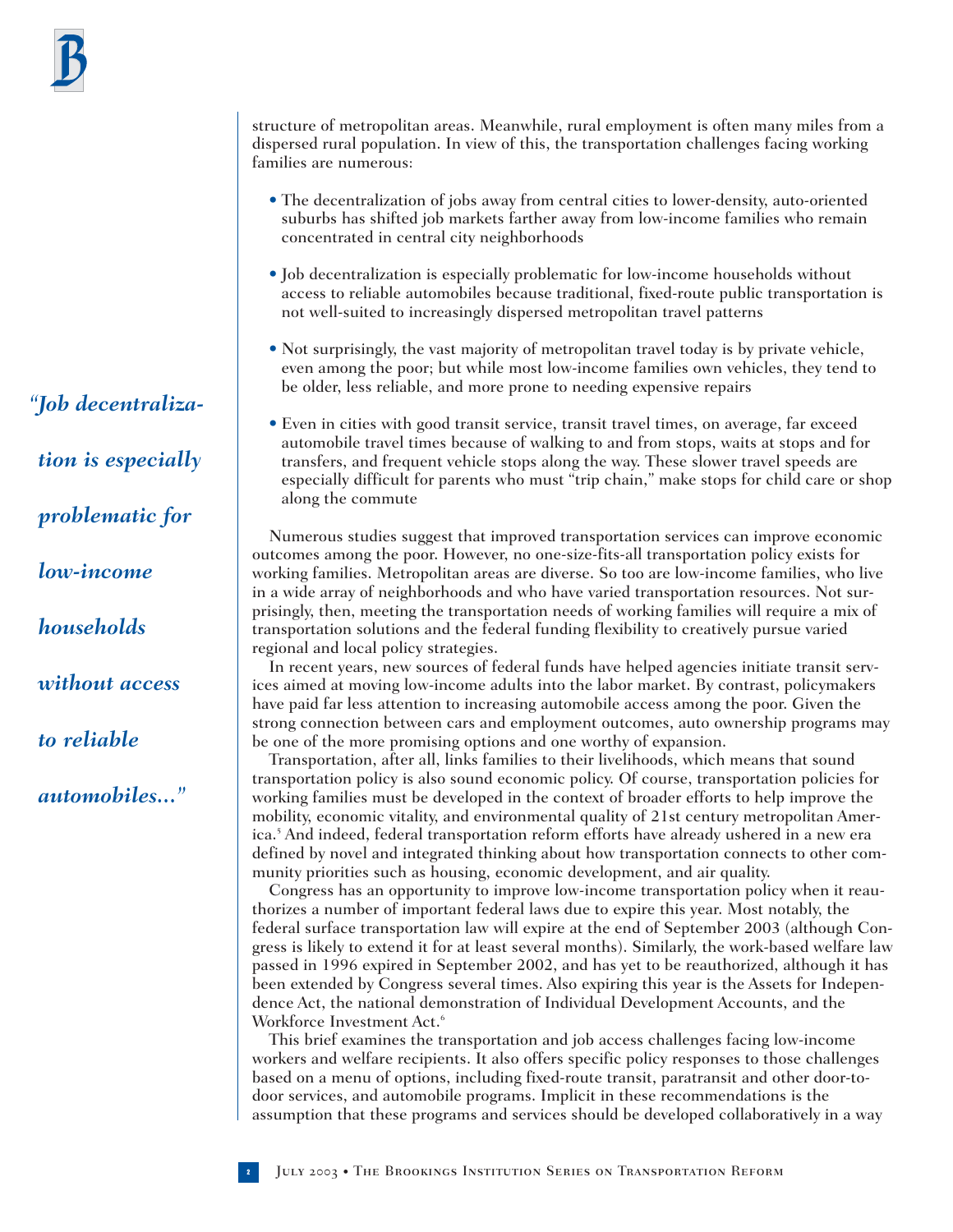that allows regional and local stakeholders to collectively define and develop programs that are in the best interest of their communities.

# **II. Background: Work-Based Welfare Policy and the Increased Focus on the Transportation Needs of Working Families**

The work-based welfare law passed by Congress and signed by President Clinton in 1996 created Temporary Assistance for Needy Families (TANF) block grants to states. States use the \$16.5 billion per year in block grant fund 1996 created Temporary Assistance for Needy Families (TANF) block grants to states. States use the \$16.5 billion per year in block grant funds to provide cash assistance, child care, training, and other welfare-to-work services to welfare recipwelfare recipients, as well as a time limit on receipt of federally funded assistance. These changes in welfare policy motivated policymakers and researchers to focus on the transportation barriers faced by welfare recipients and low-income workers.

After signing the historic welfare law in 1996, President Clinton proposed several new transportation initiatives to assist low-income families in getting and keeping jobs. In the proposal to reauthorize the federal surface transportation act (the Transportation Equity Act for the 21st Century, or TEA-21), the administration recommended creating a new transportation program that would target additional funds to agencies providing transit services to welfare recipients and other low-income workers.

Elected officials of both parties, especially local leaders, advocated for the proposed new transportation funds because they were concerned that low-income residents would have difficulty finding work unless they gained better access to suburban jobs. In 1998, Sens. Arlen Specter and Rick Santorum of Pennsylvania cosponsored an amendment to the transportation bill to create what became known as the Job Access and Reverse Commute (JARC) program. At an event announcing the amendment, then-Philadelphia Mayor, Ed Rendell, said, "The jobs that are available for which [welfare recipients] qualify are out in the suburbs. The people who need these jobs are located so far away and do not own automobiles. Our transportation system is inadequate to get them out to the suburbs."<sup>8</sup>

The JARC program authorizes up to \$150 million annually for a national competition to support new or expanded transportation services that connect parents on welfare and other low-income workers to jobs and employment-related services. According to a Federal Transit Administration fact sheet: "JARC is intended to establish a coordinated regional approach to job access challenges."9 To that end, the U.S. Department of Transportation (DOT) awards 60 percent of program funds to applicants from urbanized areas with populations of at least 200,000. The local metropolitan planning organization (MPO) must approve proposals submitted to the DOT. Another 20 percent is awarded to state-selected applicants from urbanized areas with populations below 200,000. The remaining 20 percent is awarded to applicants from rural areas selected by states. The federal statute requires a collaborative planning process among states, MPOs, transportation providers, county welfare and employment agencies, and other relevant stakeholders for funded projects.

Members of Congress added the JARC program to TEA-21 on the theory that transportation is a significant barrier to employment for the poor. They argued that improved transit and paratransit (usually provided with vans) would increase the mobility of lowincome adults and better enable them to find and retain employment. In the JARC statutory language, Congress acknowledged that transit is not a practical or cost-effective solution for all low-income households.<sup>10</sup> Therefore, policymakers also proposed and adopted other programs to assist poor families with car ownership. For example, TANF funds can now be used to purchase cars and auto insurance, a change that makes it possible for welfare recipients to own reliable cars and still be eligible for food, child care, and health coverage assistance.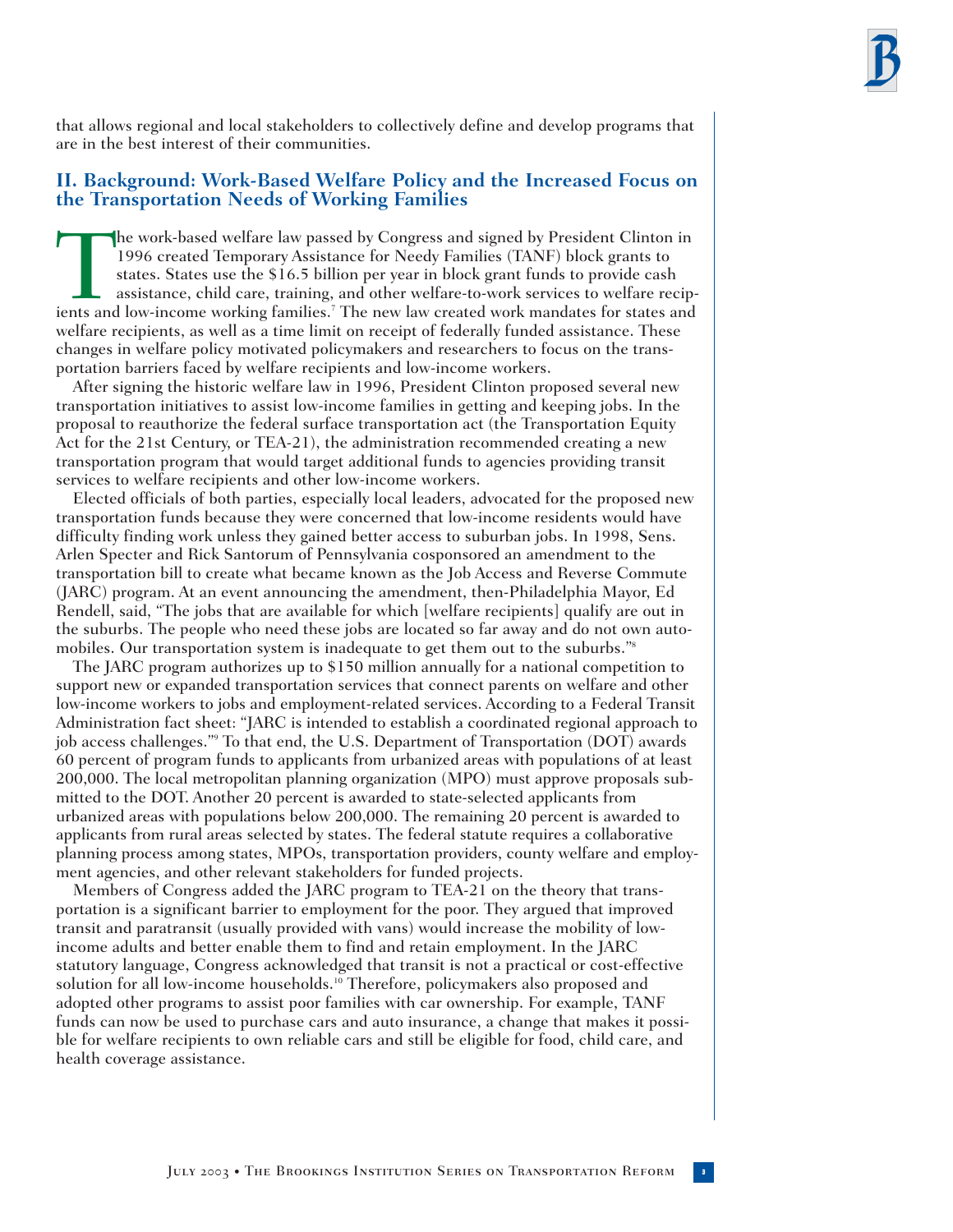# **III. Transportation: An Essential Link Between Low-Income Workers and Jobs**

enerally, three strategies can increase welfare recipients' geographic access to employment. These include: 1) urban reinvestment strategies designed to bring jobs closer to low-income communities; 2) housing mobility stra employment. These include: 1) urban reinvestment strategies designed to bring jobs closer to low-income communities; 2) housing mobility strategies that move low-income residents closer to jobs; and 3) transportation-based strategies costs, transportation policies, if properly targeted, can have a more immediate impact which is important given the time limits on welfare receipt. Relocation—whether jobs or people—requires longer lead times. Furthermore, although the relocation strategies have benefits unrelated to the work commute, they do not necessarily eliminate transportation needs, although they may reduce them. The evidence suggests that transportation solutions can provide an essential link between low-income workers and employment.

# *A. Transportation Is a Major Barrier to Employment*

Low-income adults frequently mention the importance of transportation in their work lives. In a study conducted in Illinois, over 25 percent of former welfare recipients interviewed reported problems in getting or paying for transportation to work.<sup>12</sup> A similar study of welfare leavers in North Carolina found that 22 percent of unemployed respondents believed that transportation would be a problem if they were to find employment.<sup>13</sup> An overwhelming 61 percent of long-term welfare recipients in Iowa reported transportation barriers to work.<sup>14</sup>

Welfare administrators and employers also acknowledge the importance of transportation to the success of welfare-to-work programs. In Indiana and California, more than threequarters of county welfare administrators surveyed reported that transportation is a significant barrier to the self-sufficiency of their clients.15 In a Minnesota survey, 28 percent of employers identified transportation as the main barrier to hiring and retaining welfare recipients, with rural employers more likely than urban employers to identify transportation as a problem for their workforce.<sup>16</sup>

Finally, many employers report that their entry-level jobs are inaccessible by public transit. In 1997, the Economic and Social Research Institute conducted a nationwide survey of employer attitudes toward entry-level workers.17 The survey included 500 employers in industries that hired a greater than average number of entry-level workers as well as two smaller samples of 100 each in Los Angeles and Milwaukee. Overall, 36 percent of employers reported entry-level jobs inaccessible by public transit. The subsamples, however, show substantial variation across metropolitan areas. Only 13 percent of employers in Los Angeles were inaccessible by public transit compared with 30 percent in Milwaukee.

# *B. A Spatial Mismatch Exists Between Jobs and Low-Income Workers*

The structure of metropolitan areas has gradually changed over time so that a majority of employment and residents are dispersed in suburban neighborhoods distant from the urban core. In 1910, the vast majority of metropolitan residents lived in the central city and only one-quarter in the suburbs. Today, nearly two out of three metropolitan residents (62 percent) live in the suburbs.18 Similarly, employment has also shifted outward toward suburban areas, which, as of 1997, were home to 57 percent of metropolitan employment.<sup>19</sup> These trends are also reflected in metropolitan transportation patterns where, since the 1970s, the dominant commuter flow has been from suburb to suburb. In 1960, travel within suburbs composed only 10 percent of commutes,<sup>20</sup> far less than the more than 46 percent of all commutes that now begin and end in the suburbs.<sup>21</sup>

As economies and opportunity decentralize and the working poor remain disproportionately centralized, a "spatial mismatch" arises between jobs and people in metropolitan areas.22 In suburbs, entry-level jobs abound in manufacturing, wholesale trade, and retailing, jobs that hold out opportunities for people with basic education and skills. However,

*"Many employers report that their entry-level jobs are inaccessible by public transit."*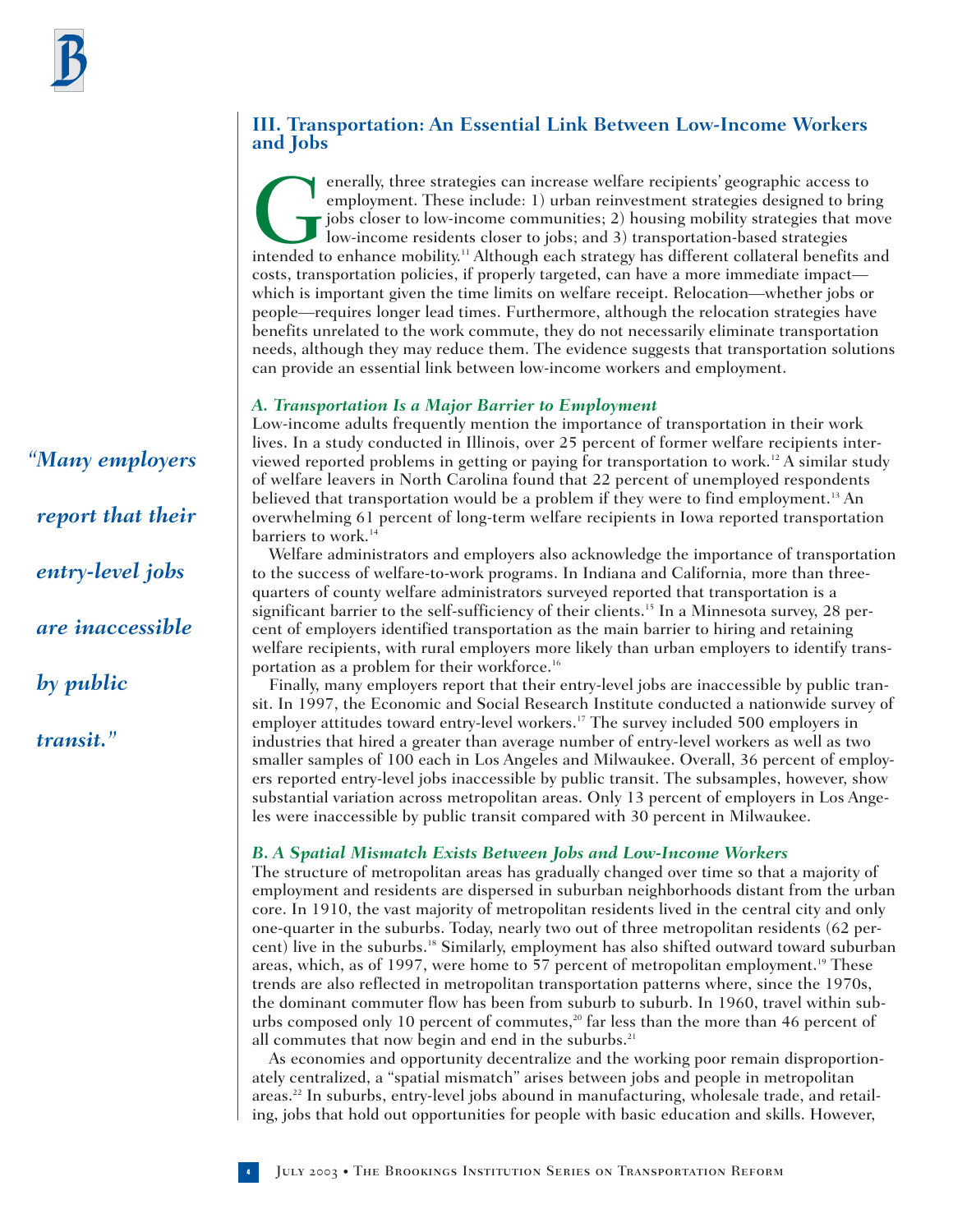the absence of viable transportation options—combined with persistent residential racial segregation and a lack of affordable suburban housing—effectively cuts many inner-city workers off from regional labor markets. Quite literally, low rates of car ownership and inadequate public transit keep job seekers in the core from reaching many suburban jobs. Often, inner-city workers, hobbled by poor information networks, do not even know these jobs exist.

The spatial mismatch is frequently cited as a primary explanation for the transportation barriers faced by poor families.<sup>23</sup> Many scholars, beginning with Kain in 1968, have provided compelling evidence that the spatial separation of housing and employment exacerbates the poverty of inner-city blacks.<sup>24</sup> Low-wage jobs are increasingly located farther out in the urban periphery, and competition for the remaining central city jobs can be fierce.<sup>25</sup>

Although the spatial mismatch hypothesis has been put to the test by a host of skeptical scholars, empirical support for the concept remains. For this reason, the spatial mismatch hypothesis has become the chief framework for understanding the transportation needs of all low-income, central-city residents, including welfare recipients. In fact, Congress cited the spatial mismatch hypothesis to justify funding of JARC, declaring that: "Congress finds that…two-thirds of all new jobs are in the suburbs, whereas three-quarters of welfare recipients live in rural areas or central cities…"26

Work-based welfare policy has also prompted many scholars and transportation planners to examine the location of welfare recipients and potential low-wage employment opportunities. These studies use maps to illustrate the high concentrations of welfare recipients residing in central cities, the growth in low-wage, suburban employment, and, frequently, the weak public-transit links between central cities and suburbs.27 Once again, these studies underscore the relevance of the spatial mismatch hypothesis to low-income, central-city residents including, but not limited to, blacks.

#### *C. Transportation Problems Extend Beyond Central-City Households*

For transportation policy purposes, however, it is important to look beyond the spatial mismatch. Although many low-income adults live far from employment opportunities, many others live closer to jobs, yet still face transportation barriers. Among the metropolitan poor, 44 percent live in the suburbs.28 Yet high concentrations of employment remain in some inner cities.<sup>29</sup> Although some metropolitan areas, particularly in the Northeast and Midwest, have experienced a dramatic hollowing out of the urban core, this experience is far from universal. The decline in central-city Cleveland or St. Louis looks vastly different from that of Boston, San Francisco, New York, or Minneapolis.<sup>30</sup> Not surprisingly, studies

|                                           | <b>Non-Low-Income</b> | <b>Low-Income</b> |
|-------------------------------------------|-----------------------|-------------------|
| Commute Mode*                             |                       |                   |
| <b>Personal Vehicles</b>                  | 91%                   | 88%               |
| <b>Transit</b>                            | $6\%$                 | 8%                |
| Walk                                      | 3%                    | $4\%$             |
| Other                                     | $1\%$                 | $1\%$             |
| <b>Access to Automobiles</b>              |                       |                   |
| % of households with at least one vehicle | 95%                   | 86%               |

*Source: 2001 National Household Travel Survey. Households are considered low-income if they have 1-2 persons and incomes under \$10,000; 3-4 persons and incomes under \$20,000; and 5+ persons and incomes under \$25,000. \* Column totals differ from 100 percent due to rounding.*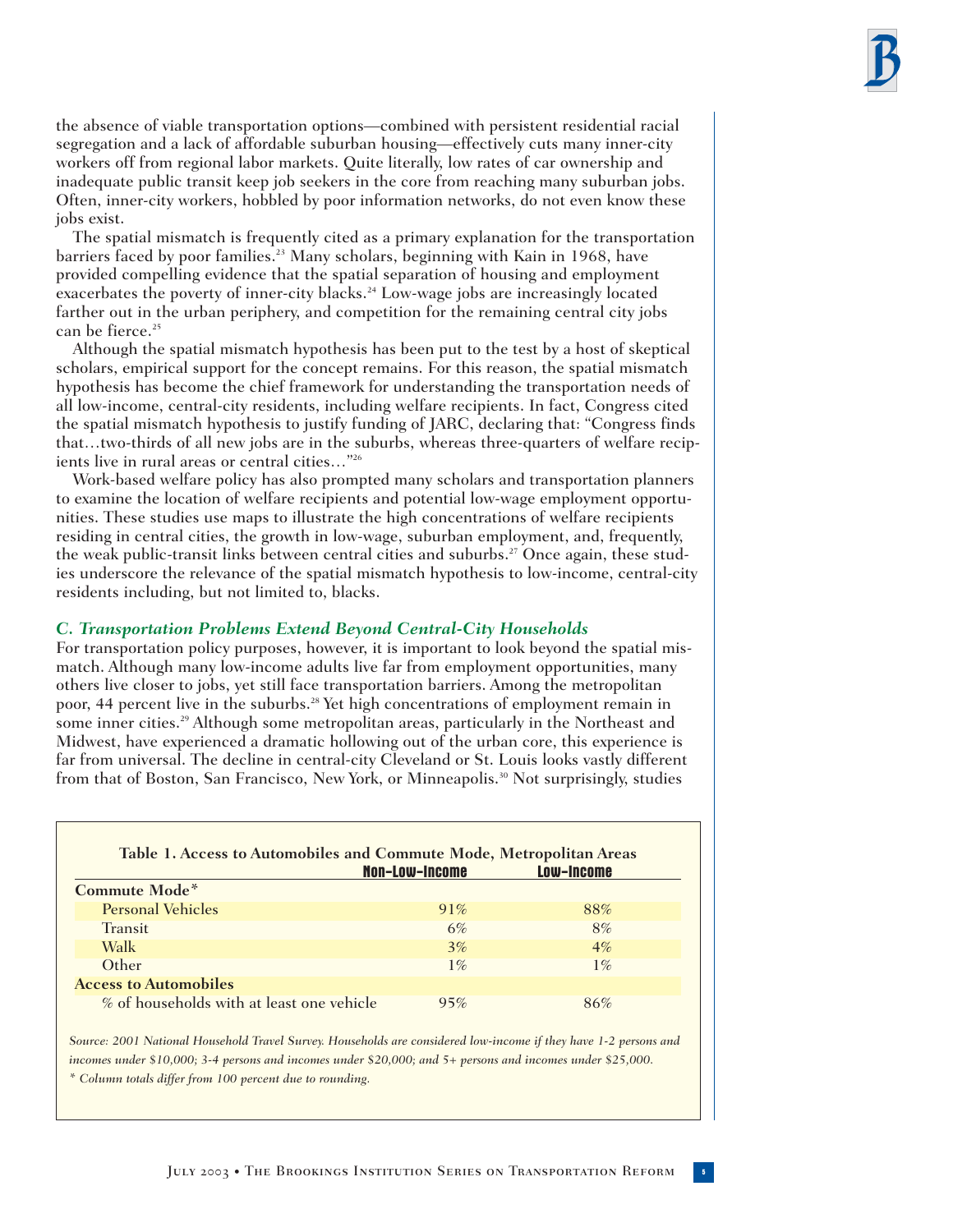*"Scholars find that reliable transportation leads to increased access to employment."*

find metropolitan variation in the extent and effects of the spatial mismatch.

However, living and working in the same part of the city, whether in the suburbs or the central city, does not necessarily reduce or eliminate transportation problems. Low-income workers tend to commute relatively short distances—far shorter, on average, than higherincome commuters.<sup>31</sup> Still, most low-income workers find employment outside of their immediate neighborhoods and require some form of reliable transportation. Contrary to popular perception, as Table 1 shows, most low-income adults commute by car.32 Those workers fortunate to have access to automobiles can reach many employment opportunities within a reasonable commute time regardless of where they live.

Not all low-wage workers, however, have access to automobiles. Auto ownership rates vary substantially by income and race and ethnicity. Data from the Census 2000 show that 10 percent of all households lack vehicles, and those without vehicles are more likely to be in the lowest income brackets. Specifically, households with incomes below \$25,000 comprise 65 percent of households without vehicles.<sup>33</sup> Further, black households are especially likely to lack vehicles, in as much as they comprise 12 percent of all households but 35 percent of those without cars.34 For their part, poor workers who are dependent on public transit—even when traveling within the central city—may live close to bus stops but often face lengthy commutes resulting from long waits at transit stops, cumbersome and timeconsuming transfers, and infrequent service during off-peak hours.<sup>35</sup>

For the suburban and rural poor, access to employment may be most difficult, especially for those families without automobiles.<sup>36</sup> Although most jobs are in the suburbs, they tend to be dispersed over large areas and can be inaccessible to low-income residential neighborhoods. Similarly, rural employment often remains many miles from a dispersed rural population. Lower densities in these areas typically do not support the extensive transit networks found in many central cities, forcing most rural and suburban low-income commuters to rely on personal vehicles. Those without cars, however, can be the most isolated from employment.

Even for those low-income residents facing the central-city–suburban mismatch, policy solutions must consider the difficulty of traveling to distant, unfamiliar destinations. Longdistance travel on public transit is unlikely to be the best option for some low-income adults. Travel on transit from central cities to suburbs can be time-consuming, unreliable, and inconvenient. Single parents may have the most difficulty with these trips given that paid work is in addition to household responsibilities that they must manage without the help of a spouse. For example, a mother who takes two buses and more than an hour to get to a suburban job is in no position to depart quickly to pick up a sick child at school. Nor does transit easily accommodate the need to "trip chain," to make multiple stops at the child care center, the grocery store, and so forth.

#### *D. Access to Reliable Transportation Improves Employment Outcomes*

Numerous scholars find that reliable transportation leads to increased access to employment, higher earnings, and greater employment stability among the poor. The most compelling evidence centers on the positive relationship between access to automobiles and employment rates, hours worked, and mean monthly earnings.<sup>37</sup> Low-income households without cars are also more likely to experience unmet food and housing needs and have greater difficulty traveling for medical care.<sup>38</sup>

So far, most low-income car ownership programs remain relatively new and small, so that research evaluating their impact is limited.<sup>39</sup> However, surveys of workers who obtained cars from subsidized car-ownership programs report higher wages and better jobs, improved quality of day care, more involvement with family and community, and more frequent participation in worship services.40 In one study of a car ownership program in Vermont, researchers found that program participation significantly increases the probability of employment, as well as earned income.<sup>41</sup>

The evidence on the relationship between public transit and employment outcomes is more varied. Some studies show that access to public transit has a positive effect on overall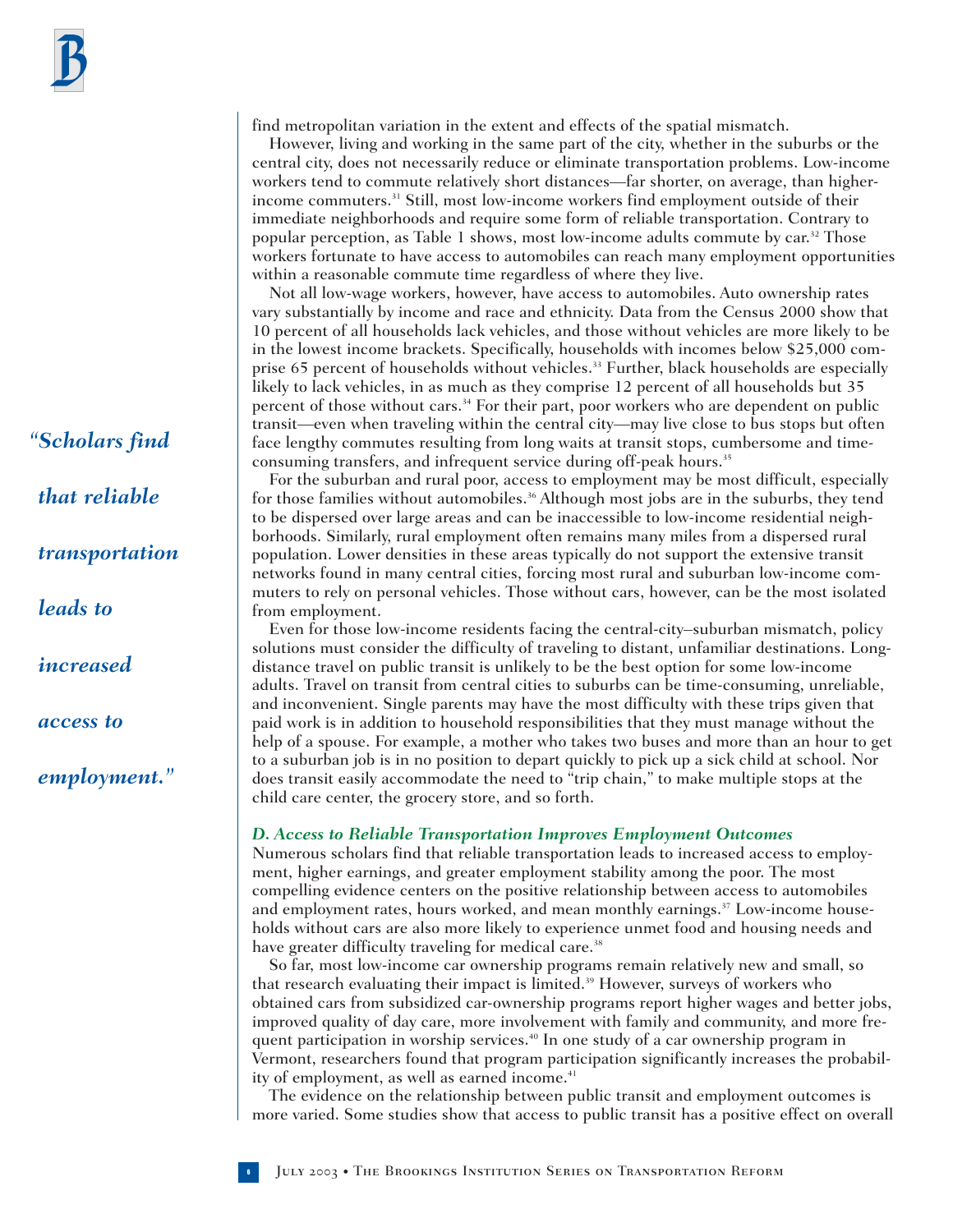

employment rates and, more specifically, a moderate effect on transit use and employment rates among welfare recipients.<sup>42</sup> The evidence also suggests that black welfare recipients are much less likely than other recipients to be hired for jobs that are located far from public transit stops, once again underscoring the negative effect of spatial isolation.<sup>43</sup>

In contrast, a study of Dade County, Florida, shows that access to public transit has no effect on employment rates; however, it raises income, suggesting that better transit connections enabled residents to obtain higher paid employment.<sup>44</sup> Although scholars continue to debate the magnitude of the effect of public transit on employment, many acknowledge that car ownership is a much more powerful predictor of employment than public transit.<sup>45</sup>

# **IV. Transportation Services to Support Welfare and Employment Goals**

The most commonly prescribed transportation remedies for the poor is pro-<br>gramming to facilitate reverse commuting—travel from central cities to the<br>suburbs. In 2000, 9.8 percent of work trips were from the center city to gramming to facilitate reverse commuting—travel from central cities to the suburbs. In 2000, 9.8 percent of work trips were from the center city to the suburbs in a "reverse commute."46 To facilitate travel from the urban core to the and many transit agencies are experimenting with a variety of these services.

However, improved reverse commute transit service will only address a small part of the transportation difficulties facing the poor. Currently, private vehicles facilitate most reverse commutes, even among the poor.<sup> $47$ </sup> This is not surprising given that fixed-route transit often has difficulty serving the reverse commute. Fixed-route transit works best in the inner city, where there are dense clusters of jobs and residents. In the suburbs, employment is less often located adjacent to transit stops, and travel time from the central city is often lengthy.

The challenge for policymakers and planners extends beyond the reverse commute to targeting scarce funds most effectively and avoiding costly projects that are unlikely to generate results. This challenge is complicated by the fact that no one-size-fits-all transportation solution exists. Improving the mobility of low-income adults requires a mix of transit and auto-related solutions.

Three strategies must be considered: first, enhancements to existing fixed-route public transit service in dense urban areas to improve mobility and access in neighborhoods where transit use is highest and residents are underserved; second, demand-response service in areas where densities are too low to support fixed-route service but high enough to make demand-responsive service viable; and, third, automobile programs to assist low-wage workers whose travel needs cannot easily be accommodated by public transit. In fact, cars may be the most cost-effective transportation solution in areas where low residential and employment densities raise the costs of public transit—even demand-responsive service beyond those of providing personal vehicles. Each approach has real strengths, as well as drawbacks.

#### **Public Transit**

Fixed-route public transit excels in providing intra-urban transportation. High densities of jobs and residences in the urban core lend themselves to this transportation mode, and within the central city, negative car-induced externalities (such as traffic congestion and inadequate parking) detract from the advantages of private automobiles. In these centralcity neighborhoods, low-income people tend to be underserved and could benefit greatly from improved intra-city transit services.

In most cities, improvements mean greater investment in urban bus systems that carry the vast majority of low-income riders. A focus on inner-city buses, however, goes against the current mission of most mass transit agencies, whose focus is on luring suburban riders out of their automobiles and onto commuter rail systems.<sup>48</sup> As Figure 1 illustrates, lowincome transit users (household incomes less than \$20,000) make up nearly one-half of the bus and light rail riders, while riders with very high household incomes (over \$100,000) dominate the commuter rail category.<sup>49</sup>

*"Fixed-route transit works best in the inner city, where there are dense clusters of jobs and residents."*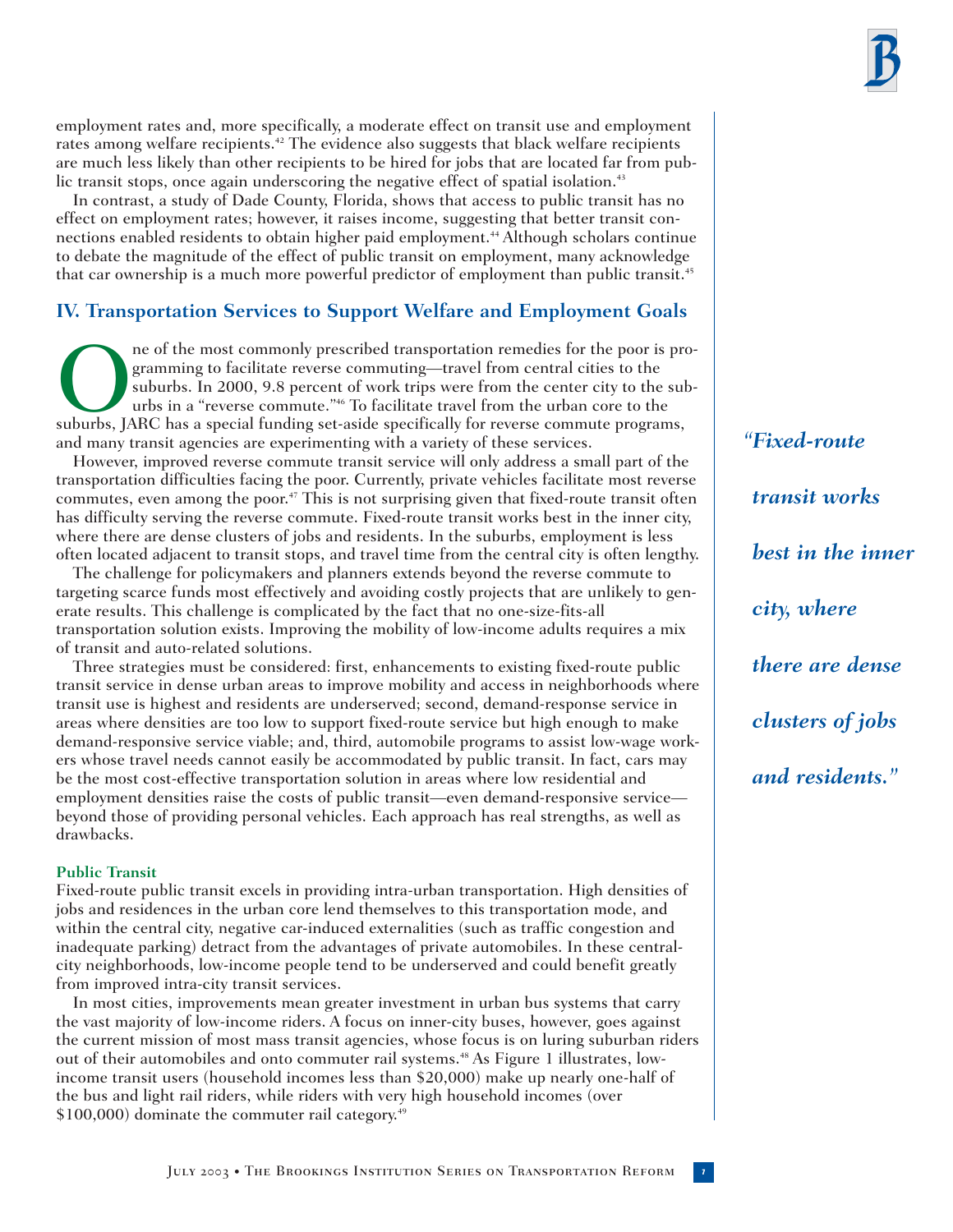



Although reverse commute solutions using fixed-route public transit have been widely attempted, these express bus routes can come at a great cost to transit systems. The routes that cover a larger share of their costs from fares are those in which buses are crowded with passengers traveling short distances. Under these conditions, one seat will generate fares from a continuous stream of riders, thereby reducing the subsidy required to operate the service. Reverse commute service can be relatively inexpensive if it is provided as the "back haul" trip of cost-effective inbound service. However, if reverse commute service is provided simply to transport inner-city residents to suburban locations, the costs of providing this express service will be very high. On these long runs, unless transit providers charge a premium for the trips, the seats will turn over less frequently and generate less income per mile traveled. Transit agencies may be forced to reduce services on better-performing, intra-city routes to cover the additional subsidies needed to provide suburban express service.<sup>50</sup>

#### **Paratransit and Demand-Responsive Van Service**

To offset some of the weaknesses of fixed-route transit, some transit agencies and welfareto-work providers are implementing paratransit service—flexibly organized vanpools and shuttles that are provided on request. Most of these programs have yet to undergo extensive empirical evaluation. However, experience with paratransit service largely for the elderly and disabled shows that these types of demand-responsive programs can provide door-to-door service rivaling the convenience of the automobile but at a very high cost. Data from the 2000 National Transit Database present the relative cost-effectiveness of public transit by this mode. According to the data, the operating expense per unlinked passenger trip is \$16.74, approximately eight times that of a bus  $(\$2.19).$ <sup>51</sup> Even reversecommute bus service tends to be less expensive than demand-responsive transit service. In Los Angeles, for example, the cost per rider on even the most expensive reverse commute bus route is far below the expense of running door-to-door van service.55

Some communities have successfully reduced the costs of paratransit services by using "mobility managers" who act as brokers for transportation services. In most communities, large public transit agencies are not the only providers of transportation services. Agencies and organizations such as social service providers, community-based organizations, churches and synagogues, and nonprofits also provide transportation services to smaller, more specialized populations such as senior citizens, the disabled, veterans, welfare-to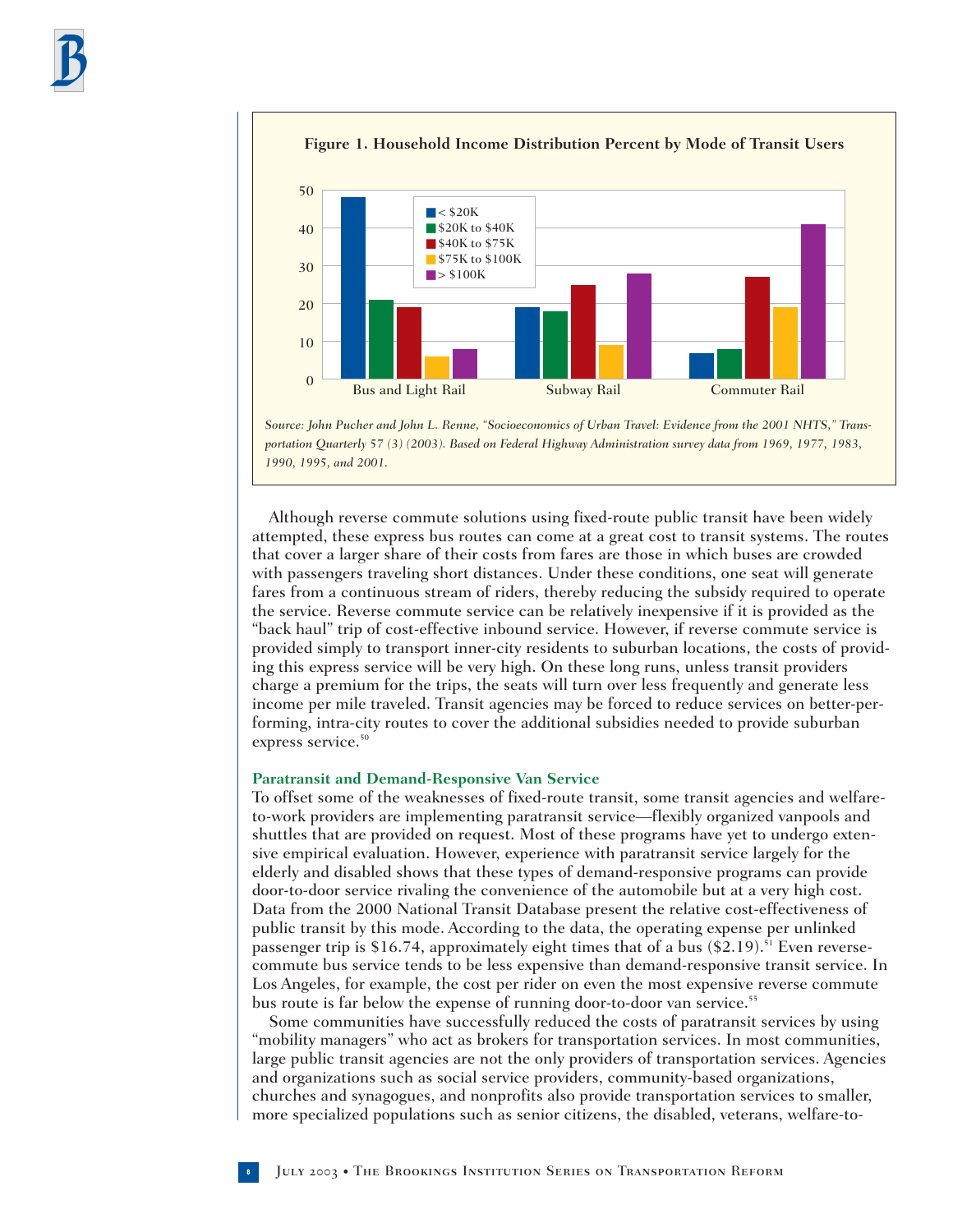work clients, and Medicaid recipients. Transportation brokers and mobility managers can provide a single point of contact for all users, rather than relying on case managers in each of the separate systems. Further, local governments that consolidate these multiple services can issue contracts by geographic area rather than serving residents by funding stream, wherever they live.

In a recent report, the U.S. General Accounting Office identified 62 federal programs that fund transportation services to transportation-disadvantaged populations.<sup>53</sup> Coordination across numerous programs is complicated by federal eligibility requirements and rules that vary with respect to eligibility, funding, reporting, safety, and program goals.<sup>54</sup> Consolidation, when it occurs, can allow transit providers to benefit from economies of scale and reduce costs per ride.<sup>55</sup>

However, the problems associated with public transit often apply equally to paratransit solutions, even the best ones. It is difficult for parents to travel long distances to work with limited means of quick return in an emergency or to make stops, for groceries or child care, along the way. Other types of demand-responsive service such as taxis, for example, could help circumvent many of these problems and increase the mobility of the poor. Taxi service, often provided to low-income riders through user subsidies, can be cost-effective given that it relies on existing service.

#### **Automobile Ownership**

Increasingly, transportation solutions include improving access to private automobiles for working poor families. Cars have many obvious benefits, which is why more than 86 percent of all trips, regardless of purpose, are made in automobiles.<sup>56</sup> Cars allow flexibility, accommodating schedules that may include complicated nonwork travel and unforeseen travel requirements. This is particularly important given that only 15 percent of all trips are for work.57 Cars also decrease travel time by avoiding long waits at bus stops, multiple stops, and the circuitous routes of public transit. Cars also allow commuters to more easily travel during off-peak hours when transit service may be limited. Finally, cars provide door-to-door service, allowing people to avoid isolated bus stops and travel in greater safety after dark.

To be sure, cars generate substantial and well-known social costs, including traffic congestion, air pollution, sprawl, and the anxiety that accompanies increasing dependence on foreign oil, all of which makes some policymakers hesitant to support policies and programs that might be viewed as contributing to these problems. Indeed, transportation and environmental policies should broadly address the negative effects of widespread auto use. At the same time, the potential contribution of low-income drivers to congestion and other auto-related problems remains minimal. Because land-use patterns in the United States dictate the necessity of automobiles for employment, it seems neither fair nor pragmatic to condemn policies intended to encourage auto ownership among the poor, while at the same time expecting low-income adults to work their way out of poverty.

Cars can make travel easier and thereby improve employment, health, and other outcomes, but cars can also raise issues that specialized auto programs should address. Cars in low-income households are nearly 40 percent older than the average car.<sup>58</sup> These older vehicles are often less than a year away from extensive repairs and can be unreliable. Moreover, with auto ownership comes added costs and responsibilities, such as fuel, maintenance and repairs, auto insurance, and monthly loan payments.

In fact, many low-income adults cannot afford to purchase automobiles and have difficulty either borrowing one or carpooling with others. Frequently, low-income workers do not qualify for traditional automobile loans at prime rates, pricing many out of the auto market. Others are forced to pay a premium when purchasing cars from dealers who charge subprime rates.<sup>59</sup>

Despite efforts to eliminate public policies that create ownership disincentives, some state and federal decisions continue to raise the cost of car ownership for the poor. Before implementation of the 1996 welfare law, states could not provide cash assistance or other

*"Increasingly, transportation solutions include improving access to private automobiles for working poor families."*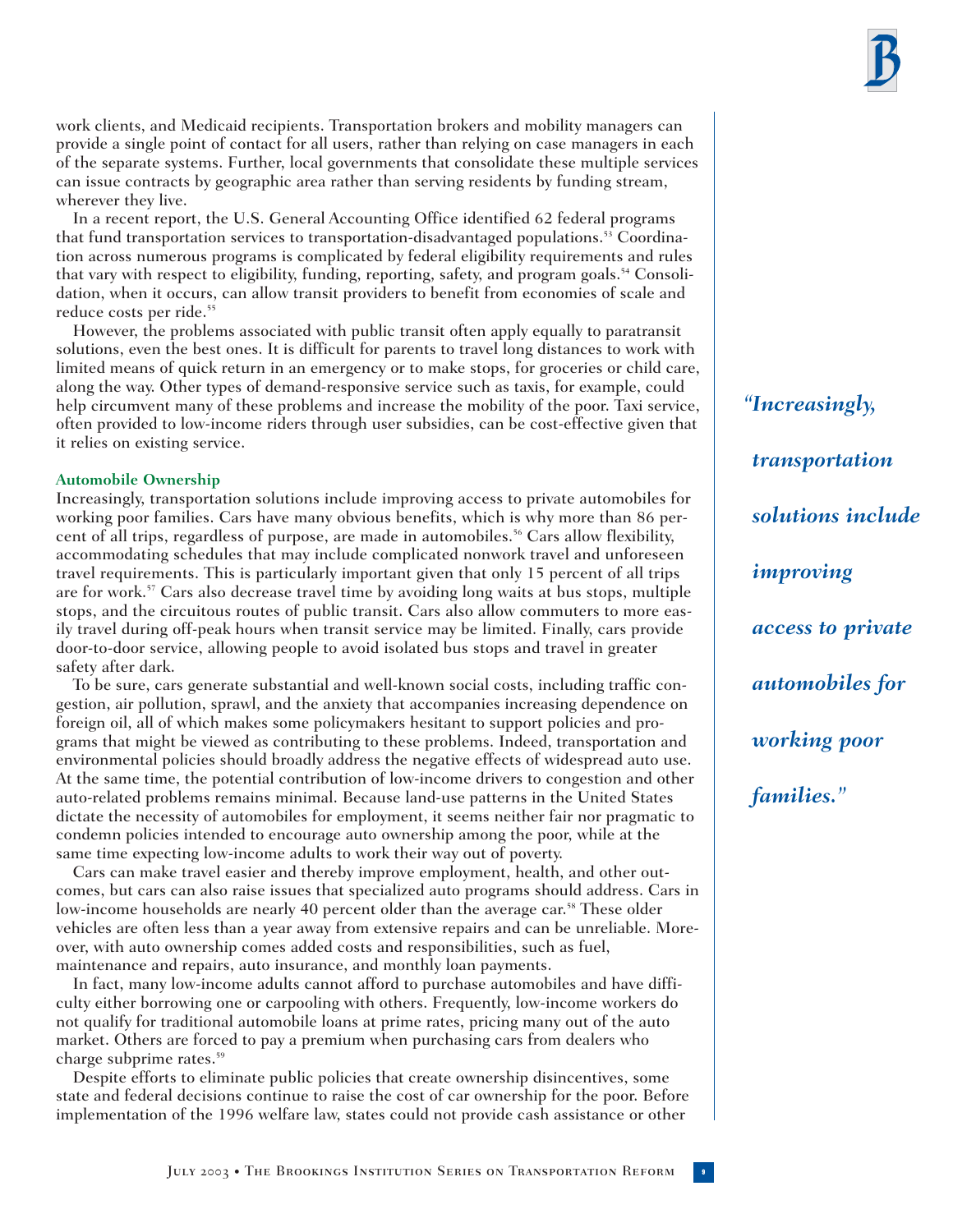*"With key transportation and work support laws up for reauthorization in 2003, federal policymakers have an unprecedented opportunity to address the transportation barriers faced by working poor families."*

benefits to families who owned vehicles worth more than \$1,500, although many states sought federal waivers to allow higher vehicle asset limits. The 1996 statute gave states the flexibility to change or eliminate the asset limit. After 1996, federal administrators clarified that states may abolish the vehicle asset limit altogether in some federally funded worksupport programs. Many policymakers support this strategy, asserting that poor families should not have to choose between car ownership that enables work and work support services intended to help parents get and keep jobs.<sup>60</sup>

Most states have responded to these options favorably. All states raised or eliminated the vehicle asset limit for cash assistance. In addition, some states have eliminated the vehicle asset limit for at least one vehicle per household or worker for other work support services provided with TANF funds. States have also liberalized their asset rules, including car rules, in Medicaid; twenty-one states have no asset test in their Medicaid programs for parents, and 44 states have no asset test in their programs for children.<sup>61</sup> However, some states still set the asset level well below the purchase price of a reliable vehicle. For example, nine states have retained the federal policy for food stamps, which counts the value of cars that exceed \$4,560. Seven other states have increased the asset limit for the first car to between \$8,000 and \$15,000. By contrast, the vehicle asset limit would have to be \$12,200 to have the same purchasing power that it had when it was set at \$4,500 in 1977.<sup>62</sup>

Despite the difficulties associated with auto ownership, policies to increase access to private vehicles among the poor are essential. In central cities, the problems associated with lacking personal vehicles are at best only partly addressed by effective public transit systems, while in rural or suburban areas, where public transit is less available and less viable, cars may be the only realistic option.

# **VI. A Transportation Agenda to Support Welfare Policy and Low-Income Working Families**

EA-21, and its predecessor, the Intermodal Surface Transportation Efficiency Act (ISTEA), marked a dramatic change in federal transportation policy. In metropoli tan area after area, that change is apparent in many tangibl (ISTEA), marked a dramatic change in federal transportation policy. In metropolitan area after area, that change is apparent in many tangible ways. More funding has been allocated to transportation alternatives, more attention has been placed thinking has been initiated about the connection between transportation and other community priorities such as air quality, housing, and economic development. Moreover, these changes reflect the changing market and the changing demographic realities of the country.

Nevertheless, federal transportation policy must go much further in developing and maintaining transportation services for the working poor and those making the move from welfare to work. The JARC program and innovative use of TANF funds for transportation have created many new, if small, services designed to overcome transportation barriers. Still, lack of adequate and affordable transportation remains a primary barrier to work for many low-income people.

Additional funds are necessary to meet the transportation needs of the disadvantaged. The funds, however, will do little good unless they can be flexibly deployed to address the diverse transportation needs of working poor families, whose access to employment and services varies significantly by metropolitan area, by neighborhood, and by transportation resources. The most effective plans likely will evolve through regional and local planning and coordination followed by rigorous program evaluation.

In this context of overall flexibility, transportation investments should support a menu of options, including: improved public transit where it is an efficient and cost-effective solution; reorganized and streamlined demand-responsive service (vans, shuttles, and taxi programs); and subsidized car ownership. Moreover, the time is right for action. With several of the nation's work support program laws up for reauthorization in 2003, federal policymakers have an unprecedented opportunity to address the transportation barriers faced by working poor families.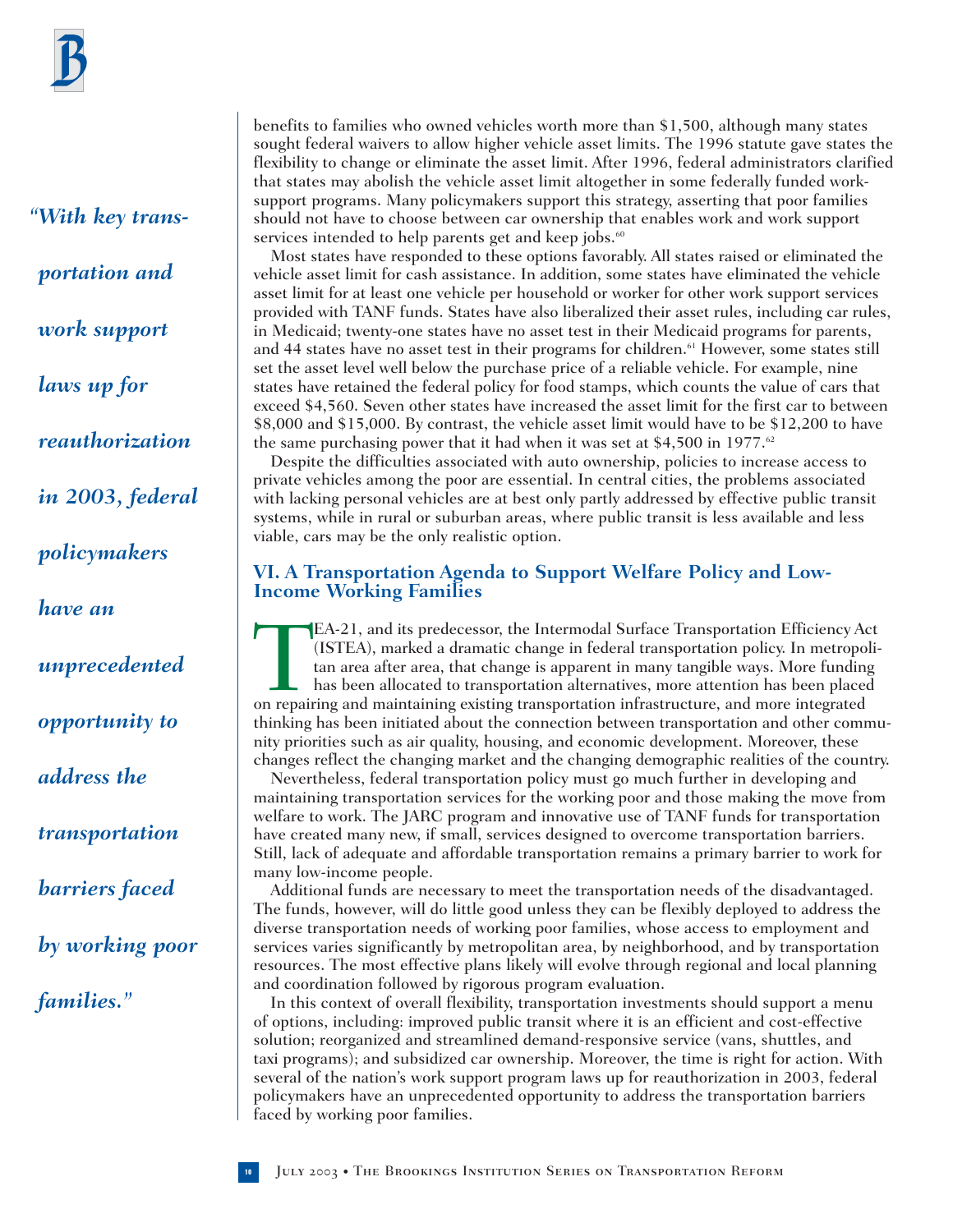Federal policymakers should therefore adopt the following proposals:

#### **TEA-21 Reauthorization**

- *Increase funding for the JARC program.* The current appropriation is inadequate to meet the need for transportation assistance to low-income workers and, unfortunately, the fiscal year 2003 budget cut the discretionary program funding below that of previous years. This need is exacerbated by recent state decisions to reduce or eliminate TANF-funded transportation services. In 2002, states spent as much as \$584 million in TANF and state matching funds on transportation, but states such as Arkansas, Arizona, Montana, and Tennessee recently cut these funds as a result of the budget difficulties and caseload increases during the recession.<sup>63</sup> Although President Bush's JARC program budget request for 2004 is for the full, authorized amount of \$150 million, this amount does not adjust for inflation.
- *Retain the competitive grant process.* In addition, President Bush's proposal devolves administration of the JARC program to states, eliminating the national competition for funds. Turning the program into a formula grant to states will not increase the number of people served. Unless Congress significantly increases the funding level and provides clarification that states must distribute the funds using a formula that considers local needs, state administration may not work. Furthermore, the president's proposal would also require state administration of transportation funds for disabled and elderly persons. This programmatic approach could lead to consolidated state block grants for transportation assistance, blending the funding for targeted needy populations. Pitting one underserved population against another in the state budget process may result in reduced services to one group as a result of the political popularity, or lobbying strength, of another. For example, analysis of the federal block grants enacted in 1982 shows that states substituted other criteria for income eligibility, reallocated funds that had been targeted to urban areas, and reduced costs by eliminating service characteristics and standards.<sup>64</sup>
- *Establish an equitable JARC state-local match and eliminate congressional earmarking of JARC.* Congress should also reduce the local, 50 percent funding match requirement to 20 percent, which is consistent with the match for most other federal transportation programs. Although helping to facilitate interagency collaboration, the 50 percent match creates difficulties for some agencies that, in an era of state and local budget deficits, have had difficulty finding local funding matches. Finally, Congress should discontinue the earmarking of funds since this practice undercuts requirements for local planning coordination.
- *Allow greater flexibility in using JARC funds for on-demand transit services.* Increased flexibility could facilitate the consolidation of paratransit services and so make the most of existing vehicle capacity. For example, the JARC program could allow funds to pay for mobility managers; currently JARC funds generally do not cover operating expenses. Mobility managers are instrumental in creating a seamless paratransit system, having both the incentive and ability to connect riders to the appropriate transportation resources.
- *Permit nonprofit and public operators of low-income car programs to use JARC funds for automobile purchase.* JARC funds should be made more available to local planners for programs intended to help low-wage workers purchase automobiles. Although Federal Transit Administration (FTA) funds are generally unavailable for automobile purchase programs, FTA recently clarified that car lease programs can use these funds under certain circumstances.<sup>65</sup> However, low-income car ownership programs subsidize car purchases in a variety of other ways. Federal policy should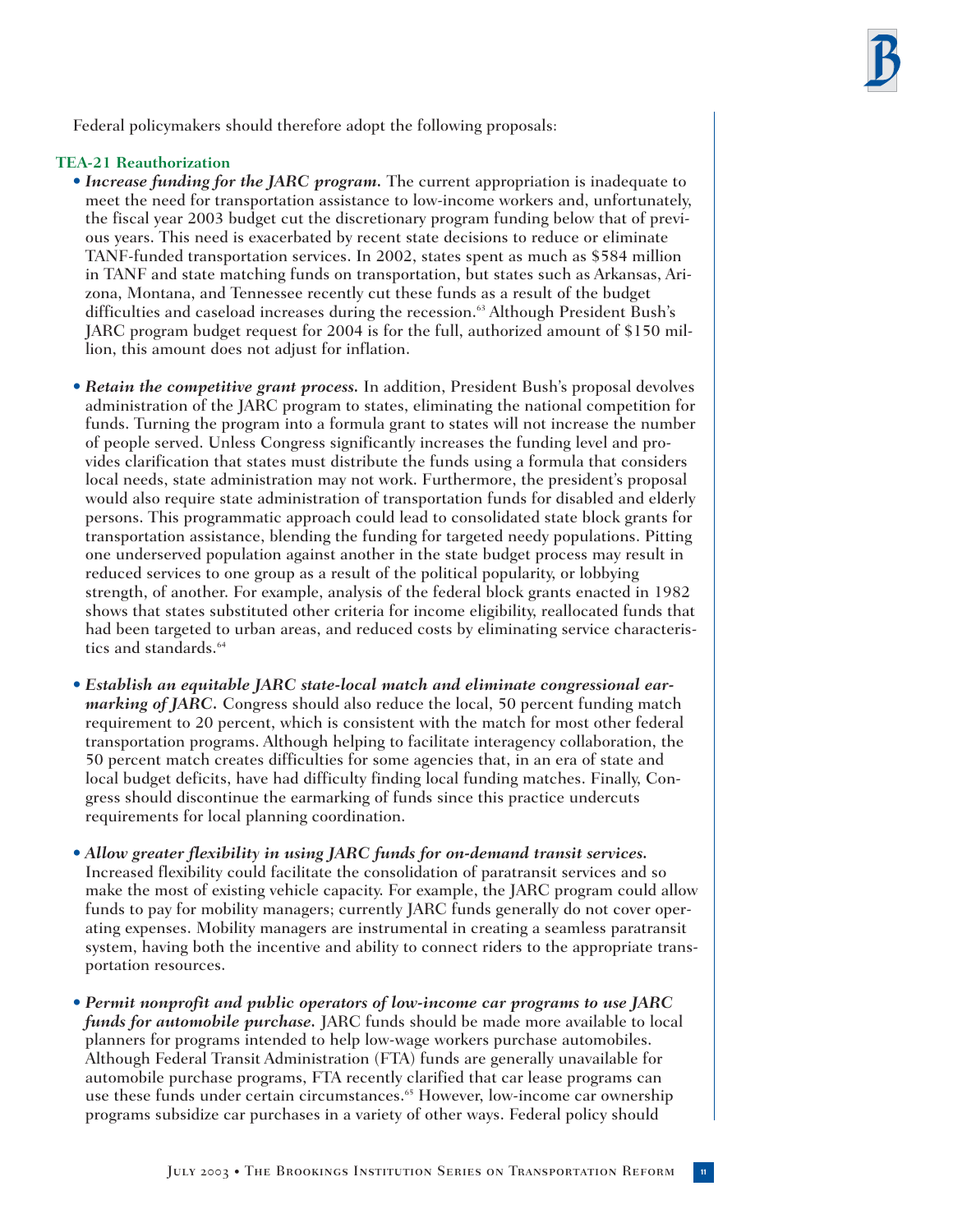*"Federal transportation policy must go much further in developing transportation services for the working poor..."* support these locally developed approaches, which include matched savings and limited subsidy programs. Excluding these options from funding unfairly prejudices rural communities in particular, where fixed-route transit and demand-responsive van service is less efficient and, therefore, less available than in more urbanized areas.

- *Require that statewide and metropolitan planning consider the access needs of all workers.* Transportation planning does not explicitly consider the job access and spatial mismatch problems within metropolitan areas. Further, the current transportation systems are not designed to alleviate spatial barriers to employment. In view of that, Congress should mandate, as a requirement to receive federal transportation funds, that metropolitan and statewide transportation plans include job access needs assessment and strategies to provide maximum regionwide accessibility for low-income workers.
- *Enforce the congressionally mandated evaluation of the JARC program and ensure that the FTA is systematically collecting data on the performance of JARC grantees.* Although the JARC program has resulted in many new transportation programs, without evaluating these services, it is impossible to examine whether they both meet the transportation needs of the working poor and are cost-effective. TEA-21 required that the DOT evaluate the JARC program and submit its findings to Congress by June 2000. The DOT has not completed this evaluation, nor has it announced a date for release.<sup>66</sup>
- *Refocus funding for public transportation to better meet the needs of transitdependent communities and individuals.* Previous federal transportation reform efforts underscored the importance of multi-modal transportation networks in metropolitan areas. Despite earlier reforms, federal policy and programs continue to place transit projects at a disadvantage. This has profound implications for welfare recipients and low-income workers, particularly those who rely on buses for their mobility and job access. Congress should take steps to ensure that federally funded transit projects specifically and explicitly serve the objective of providing job access to low-income workers and welfare recipients.
- *Ensure transit-oriented development also serves the needs of low-income families.* With the reauthorization of TEA-21, the federal government has a unique opportunity to leverage the billions that have already been invested in light rail and other rail projects to serve low-income workers. A key criterion for allocating transit funding should be the consistency of local land use plans and zoning codes with transit-supportive land uses and provisions for affordable housing.

#### **TANF Reauthorization**

• *Create incentives and funding for subsidized car ownership programs by adding a new provision in TANF that funds a competitive demonstration car purchase and ownership program.* There are a growing number of low-income car ownership programs across the country, but most of these are small programs with limited funding and capacity. Many program operators face funding cuts as a result of state budget deficits and other funder cutbacks.67 To ensure that these promising programs continue to grow and provide services and to encourage replication of successful programs, Congress should create a new funding stream targeted to car ownership for low-income working families. Funded programs should provide financial education to assist car purchasers with budgeting for car ownership and other asset development. In 2002, the TANF reauthorization bill passed by the Senate Finance Committee included a new section providing limited authorization for flexible funding to create a car ownership program. Congress should include a similar proposal with mandatory funding in the final TANF reauthorization bill.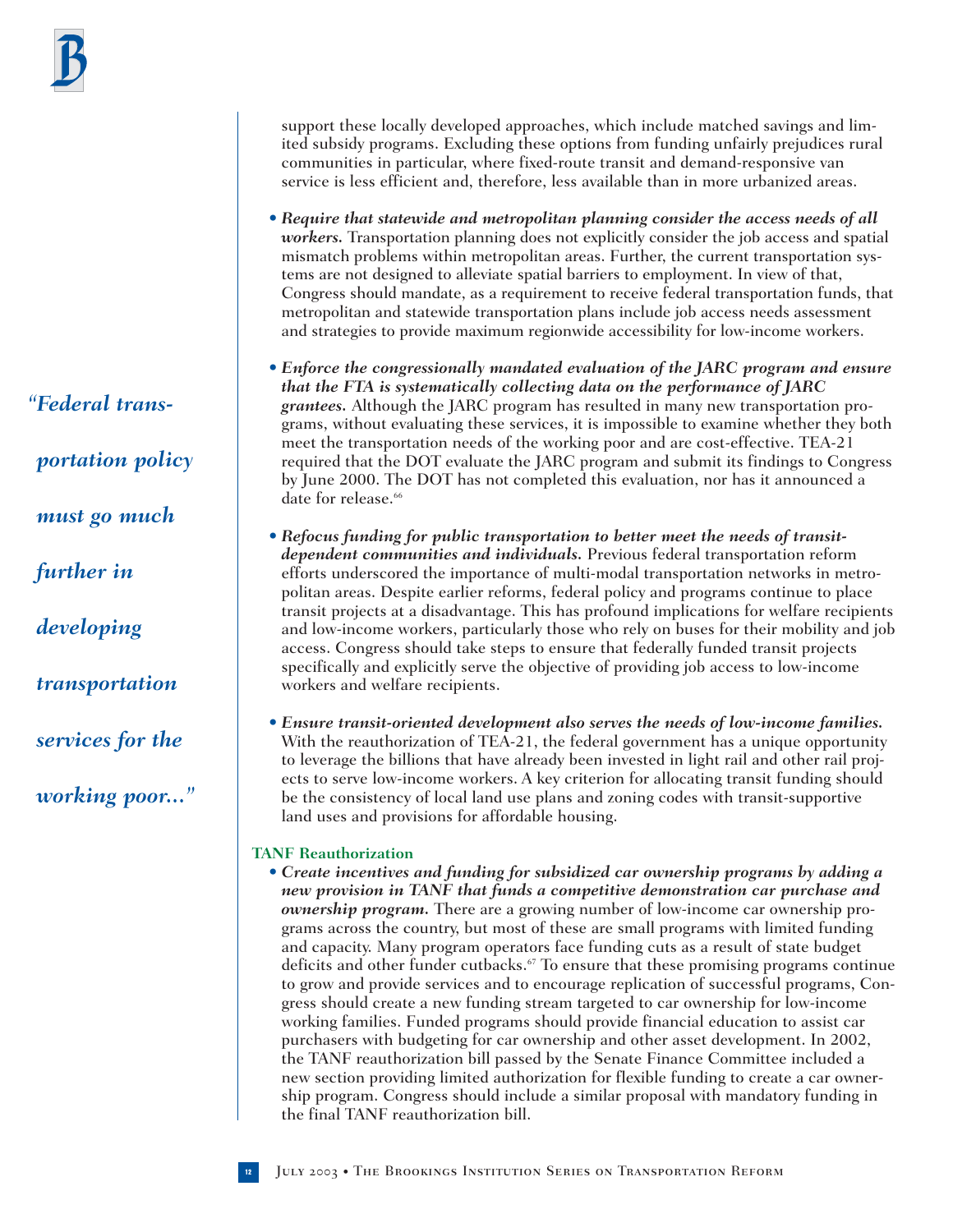

• *Oppose unnecessary increases in work rates for TANF that reduce state flexibility and resources to create transportation services.* Some reauthorization proposals include increased work rates for states and individuals. The Congressional Budget Office estimates that the House-passed legislation could cost as much as \$9 billion over five years to create and administer new work programs for a larger share of the caseload and provide the necessary additional child care. Yet, none of the legislative proposals increase TANF block grants above the levels established in 1996. Static funding for a decade would force state policymakers to cut additional services given that the cost of services increases even when funding levels do not. Further, in 2002, states spent more than their annual block grant for the second year in a row, using savings accumulated during the early years of implementation when the welfare rolls dropped significantly and unexpectedly. Now, unspent funds have, for the most part, evaporated and states face large, overall budget deficits. In the face of these budget difficulties, many states have already cut work support services, including transportation programs. Mandating increases in work requirements would further reduce the resources available for transportation and other work support services. The proposed changes to work rates would be expensive to implement, are not supported by research, and would unnecessarily reduce state flexibility to provide transportation assistance (and other services).69

• *Clarify state and local options to use TANF funds to match Individual Development Accounts (IDAs) used for car purchase without jeopardizing the account holder's eligibility for other federally funded support services.* IDAs are savings accounts for low-income workers that provide an incentive to save by matching deposits with public and private funds. Public and private funding provides operating resources to organizations that support low-income workers who participate in an IDA program. The nonprofit organizations generally offer financial literacy training in addition to other management services. The current TANF statute effectively limits using IDA accounts matched with TANF funds to three qualified expenses: homeownership, postsecondary education, and starting a business. Although the U.S. Department of Health and Human Services (HHS) has clarified that states may use TANF funds to match IDAs for other purchases such as cars, the IDA might be considered an asset in eligibility determinations for other federal benefits, such as food stamps. A technical amendment to the statute would eliminate this barrier and allow more flexible use of state TANF funds. Other federal programs already give program operators this flexibility. For example, IDA funds administered as part of the HHS Office of Refugee Resettlement are used to match IDA savings for car purchases. Adding cars to the list of qualified expenditures simply creates another option for local operators and low-income working families—not a mandate. A number of states (Connecticut, Maine, Oklahoma, Pennsylvania, and Tennessee, for example) have created such programs, but the implementation is difficult owing to the TANF statutory problem.

• *Require states to address transportation gaps in state TANF plans and create incentives for human service agencies to better understand and address the role of transportation barriers in welfare-to-work outcomes.* At the local level, the required collaborative process in competing for JARC funds has forged important new institutional relationships between transit agencies, public and private human service agencies, and workforce development agencies. Staff from these agencies frequently works together to plan, fund, and operate new transportation programs and services. However, there is no mandate that state agencies consider the transportation needs of low-income families and welfare recipients as they make funding recommendations and decisions on TANF block grant and matching state funds. At a minimum, requiring that states identify transportation barriers and plans to address these needs as part of the state TANF plan could lead to better understanding and cooperation at the state level.

*"Proposed changes to work requirements would ... unnecessarily reduce transportation assistance."*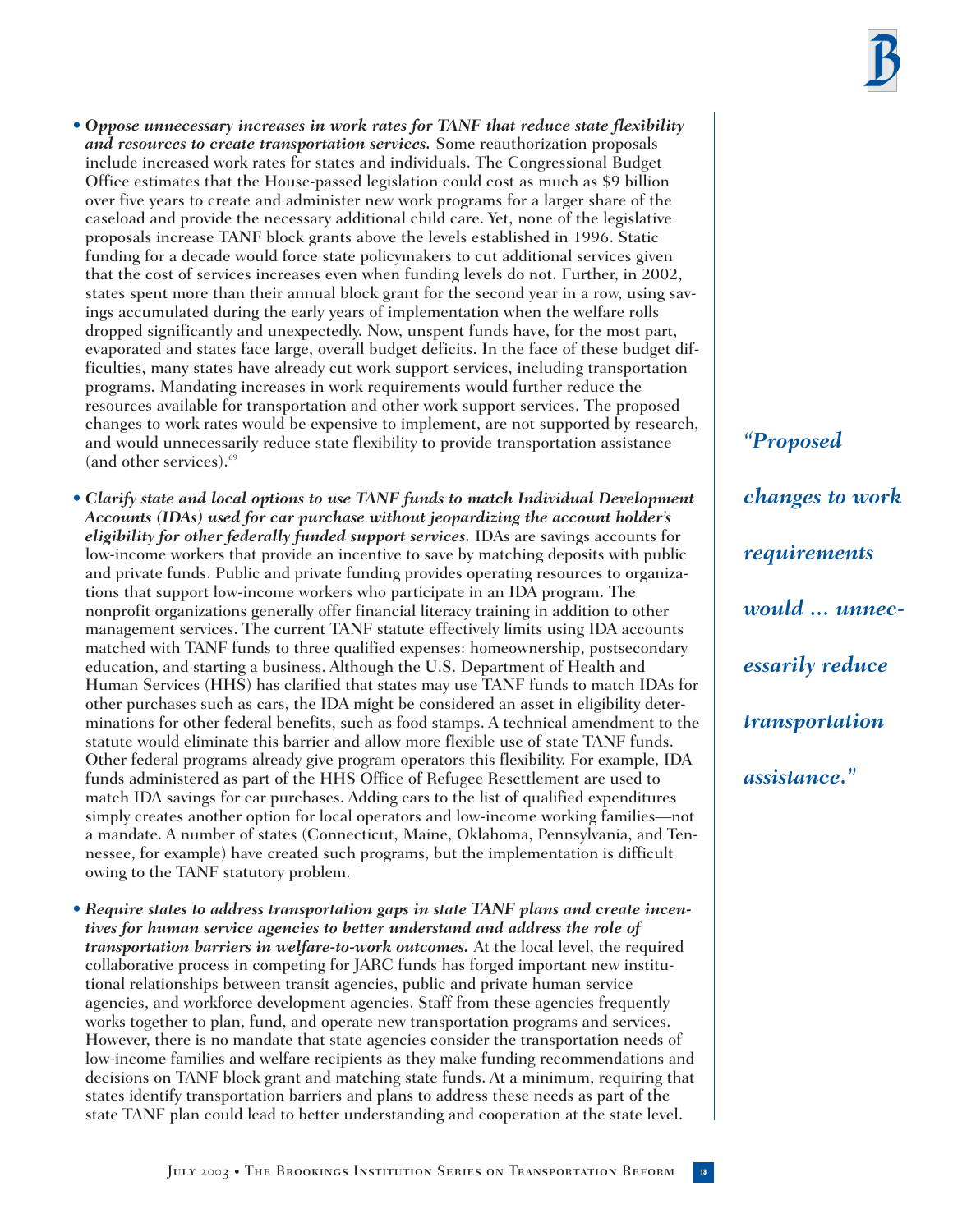#### **Other**

- *Create an option to use Assets for Independence Act (AFIA) federal funds and the new CARE Act program to match savings for a car in IDAs.* The federal AFIA funds a demonstration of IDAs in which eligible uses are a home, an education, and starting a microenterprise. President Clinton proposed amending the act in 2000 to add car purchases. Although the administering agency and the lead national organization agreed to the amendment, Congress adjourned without implementing the change. The other federal funding stream for IDAs, in the Office of Refugee Resettlement, currently permits car purchases with IDA savings. A recent survey of AFIA programs and others interested in AFIA reauthorization found that most observers recommend expanding the eligible purchases, including for cars.<sup>70</sup> AFIA is scheduled for reauthorization in 2003 and Congress should add car purchase as an eligible use when the law is updated. Also, as Congress considers the new IDA program proposed in the Senate's Charity Aid Relief and Empowerment (CARE) Act of 2003, it should add cars to the list of eligible purchases for the IDA tax credit program included in the act.<sup>71</sup>
- *Eliminate the vehicle asset test in all federally funded, means-tested work support programs to allow a family to own one car for every adult in the household capable of working.* Workers who own a reliable car are still barred from certain benefits in some places despite efforts to reduce the vehicle asset limit barrier to eligibility for work supports such as health insurance, food stamps, and TANF-funded services. Policymakers should strengthen these work support programs by ensuring that every able worker has access to a reliable car without being forced to forgo other services. In 2001, President Bush proposed such a change as part of changes in the Food Stamp program. Although Congress did not adopt the change for reauthorization, it can amend the law at any time.
- *Create a federal demonstration program to improve credit options for low-income workers who need a loan to purchase a car.* Federal policymakers made it possible for many low-income families to become homeowners by creating a subsidized and guaranteed loan program for veterans, by reducing the risk for lenders with FHA guaranteed loans and funding home purchase training programs, by subsidizing the purchase with the Section 8 program, and other policies. A small demonstration program testing options for expanding credit for a car purchase could lead to a more open market for automobile purchase. A grant program to reduce bank loan risk might encourage lenders to get involved. Nonprofit organizations could allocate part of the grant to a collaborating lending institution and provide car purchase and financial education for participants. Congress could couple this demonstration with a donation of vehicles from the retired federal fleet (rather than selling the cars for proceeds) to low-income car ownership programs.
- *Require state and local workforce boards to assess transportation needs of the labor market as part of the Workforce Investment Act reauthorization.* Workforce boards serving disadvantaged, displaced, and incumbent workers should be required to consider the transportation barriers faced by clients, particularly in labor markets served by more than one board. These barriers must be addressed when developing local plans in order to make the most effective use of state and federal resources intended to help workers get and keep a job, as well as move up the job ladder.
- *Direct the federal HHS and DOT, as well as other agencies, to allocate additional funds to research examining the transportation issues facing low-income families.* The growing body of research on transportation and the poor has provided numerous insights into how best to address transportation barriers to employment. However, there is still much that we do not know:

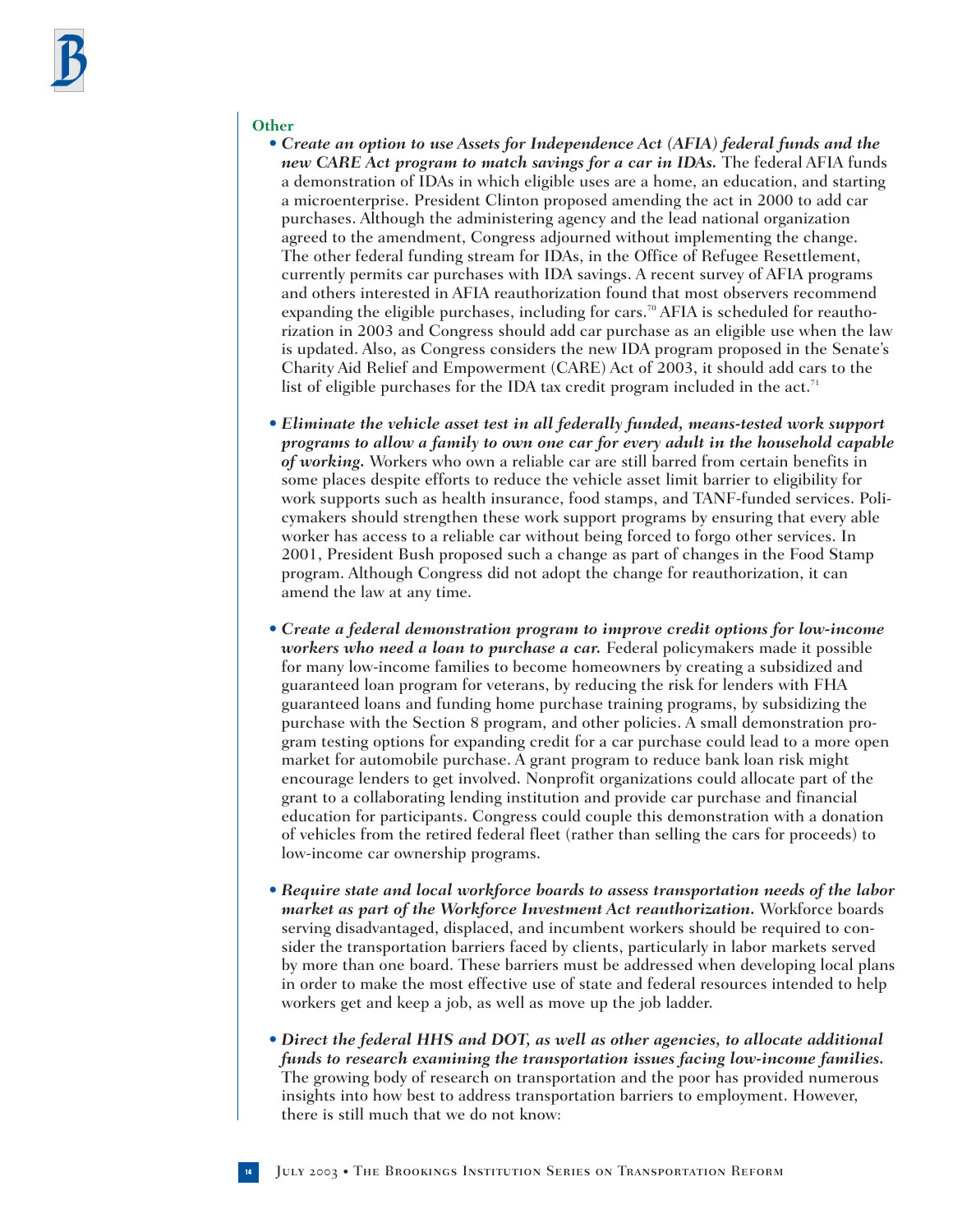- (a) Although we have a growing understanding of the travel patterns and transportation needs of welfare recipients and other public program participants, we know far less about these issues as they relate to the broader low-income population.
- (b) Access to automobiles is strongly related to employment. However, we know relatively little about how to provide cars to low-income families, who often have difficulty affording the initial and ongoing costs of automobile ownership. Nor have we effectively examined alternative approaches, such as car-sharing or taxi voucher programs.
- (c) Fixed-route public transit works best in dense urban areas. Although public transit service in these urban neighborhoods is typically extensive, we must identify neighborhoods that remain underserved because they are located far from public transit stops, because levels of public transit service are inadequate, or because transit service hours have not accommodated changes in the work schedules of low-wage workers.
- (d) In job-poor residential neighborhoods, long travel times can be problematic. Typically, MPOs have addressed this issue by emphasizing big ticket capital projects. However, for low-income commuters, we must better understand how innovations in line-haul transit services, such as bus rapid transit, can be used to serve the longer distance travel needs of the poor. Also, we need continued research on "smart" technologies in the deployment of paratransit. These technological enhancements can improve the cost-effectiveness and efficiency of this type of service.
- (e) Much of the research on transportation and the poor has centered on the journey to work and employment rates. While this research is important, we also need to better understand the relationship between transportation and other necessary and, often work-supporting, aspects of low-income households, including job search and non-work-related travel, as well as the effect of transportation on earnings, job turnover, housing choice and residential location, and access to medical and child care.

# **VII. Conclusion**

The 1996 work-based welfare law did not create transportation barriers for low-<br>income parents and others, but the new culture of work for welfare recipients ha<br>focused greater attention on this problem. The media now regu income parents and others, but the new culture of work for welfare recipients has focused greater attention on this problem. The media now regularly covers the issue, oftentimes by riding along with a single mothers on their long rides on pubresearch reveals that access to reliable transportation can improve employment outcomes for inner-city residents, as well as low-income rural and suburban poor residents. When the media's featured low-income worker says (as she almost always does) that she cannot wait until she can afford a car, we now know that she says this with the intuitive knowledge of what the research bears out: Car ownership is a much more powerful predictor of employment than public transit. Nevertheless, flexibility in our policy response is essential. A menu of transportation solutions—transit, paratransit, and automobile access—must be developed, enhanced, and implemented according to the transportation needs of lowincome communities living in diverse settings. Sound transportation policy is also an investment in our nation's economic success.

Despite the existing and growing body of evidence, the federal government has been much slower to invest in transportation services for working poor families than other work supports, such as child care and the Earned Income Tax Credit. This year, Congress and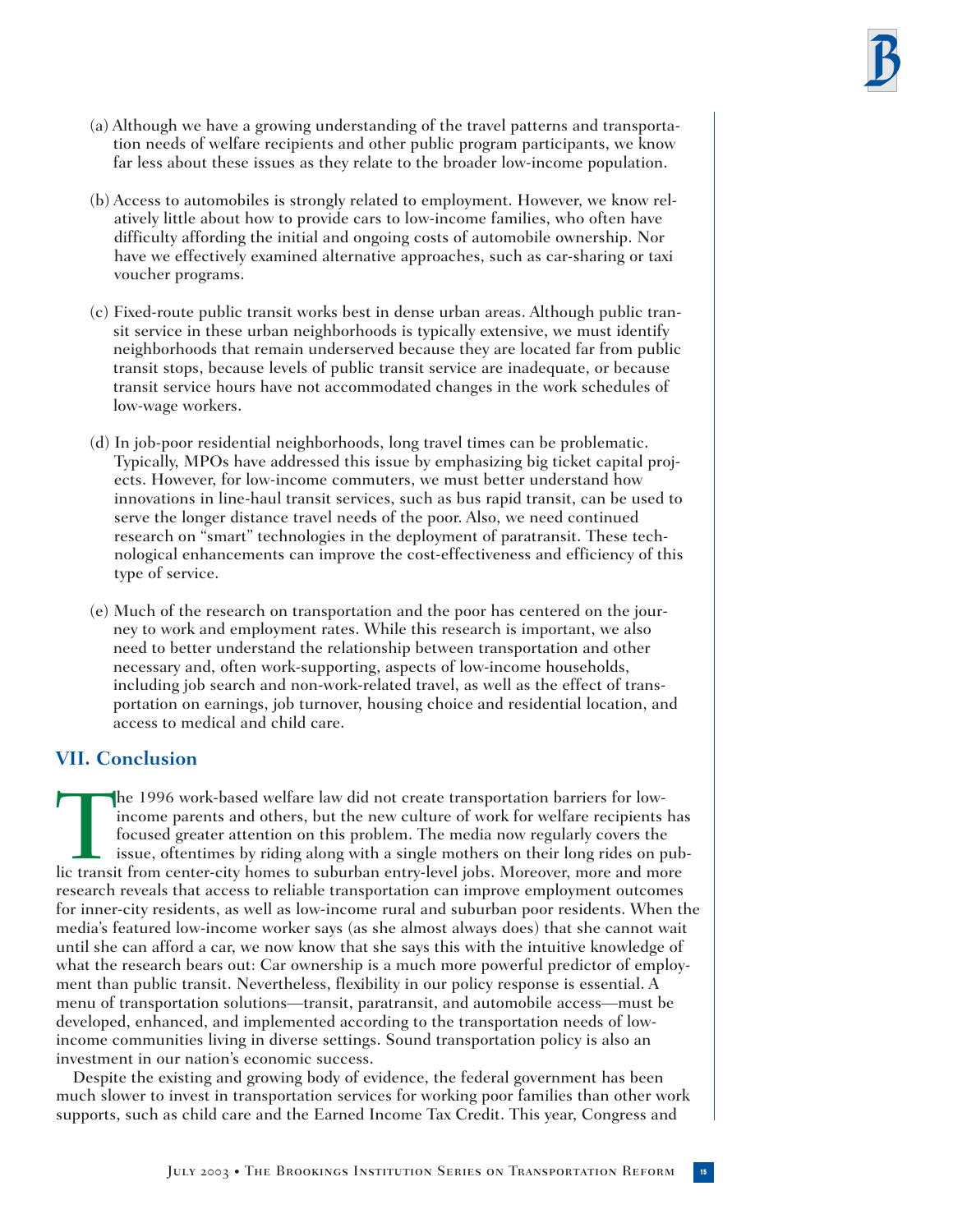the administration have numerous opportunities to make at least incremental improvements in the system of services that reduce transportation barriers. Building on the still inadequate system of work and family supports by addressing transportation needs is an imperative that should wait no longer.

#### **Endnotes**

- 1. Evelyn Blumenberg is assistant professor of urban planning at the University of California Los Angeles School of Public Policy and Social Research. Margy Waller is a visiting fellow at the Brookings Institution Center on Urban and Metropolitan Policy.
- 2. Bruce Katz, "Smart Growth: The Future of the American Metropolis?" CASE paper 58 (London School of Economics, 2002).
- 3. Edward Glaeser and others, "Job Sprawl: Employment Location in U.S. Metropolitan Areas" (Washington: Brookings Institution, 2001).
- 4. It is important to note that the number of people living in high-poverty neighborhoods declined by 2.4 million people in the 1990s. However, this owes primarily to the strong economic conditions that persisted throughout the decade rather than changes in transportation policy. The concentration of poverty remains an important public policy concern. See Paul A. Jargowsky, "Stunning Progress, Hidden Problems: The Dramatic Decline of Concentrated Poverty in the 1990s" (Washington: Brookings Institution, 2003).
- 5. Bruce Katz, Robert Puentes, and Scott Bernstein, "TEA-21 Reauthorization: Getting Transportation Right for Metropolitan America" (Washington: Brookings Institution, 2003).
- 6. Individual Development Accounts (IDAs) are special savings accounts for eligible low-income households. IDAs are similar to 401(k)s, except that they match deposits instead of offering tax breaks as the incentive to save; and individuals saving in an IDA do so with the help of a nonprofit organization that provides economic literacy training and a variety of support services to help improve financial management skills.
- 7. Margy Waller and Alan Berube, "Timing Out: Long-term Welfare Caseloads in Large Cities and Counties" (Washington: Brookings Institution, 2001).
- 8. Rick Sarlat, "Mayor Calls for Deep Measures to Assist Welfare Recipients," *The Philadelphia Tribune*, January 2, 1998, p. 1-A.
- 9. Federal Transit Administration, "Job Access and Reverse Commute Grants Fact Sheet" available at **www.fta.dot.gov/wtw/jarcgfs.htm**.
- 10. U.S.C. 49, sec. 3037 (a) (2).
- 11. Mark Alan Hughes, "Moving Up and Moving Out: Confusing Ends and Means About Ghetto Dispersal," Urban Studies 24 (1987): 503–517.
- 12. George Julnes and Anthony Halter, "Illinois Study of Former TANF Clients, Final Report" (Springfield, IL: Institute for Public Affairs, University of Illinois, 2000).
- 13. Phil Richardson and others, "Evaluation of the North Carolina Work First (TANF) Program: 18-Month Follow-up of Welfare Leavers in Selected Counties" (Reston, VA: Maximus, Inc., 2001).
- 14. Iowa Department of Human Services, "Long-Term Welfare Recipients' Barriers to Employment: Summary" (2002).
- 15. David J. Fein and others, "The Indiana Welfare Reform Evaluation: Program Implementation and Economic Impacts after Two Years" (Washington: Abt and the Urban Institute, 1998); Amy Cox and others, "Welfare Reform in California: Results of the 1999 CalWORKs Program Staff Survey." MR-1181.0-CDSS (Santa Monica, CA: RAND Corporation, 2000).
- 16. Greg Owen and others, "Whose Job Is It? Employers' Views on Welfare Reform." Working paper no. 184 (Chicago: Joint Center for Poverty Research, 2000).
- 17. Marsha Regenstein, Jack A. Meyer, and Jennifer Dickemper Hicks, "Job Prospects for Welfare Recipients: Employers Speak Out" (Washington: Urban Institute, 1998).
- 18. Frank Hobbs and Nicole Stoops, "Demographic Trends in the 20th Century," U.S. Census Bureau 2000 Special Reports, Series CENSR-4 (Washington: U.S. Census Bureau, 2000).
- 19. U.S. Department of Housing and Urban Development, "The State of the Cities: Megaforces Shaping the Future of the Nation's Cities" (2002).
- 20. Alan Pisarski, "Commuting in America II. The Second National Report on Commuting Patterns and Trends" (Lansdowne, VA: Eno Transportation Foundation, 1996).
- 21. Calculations by the Brookings Institution Center on Urban and Metropolitan Policy. Percentage based on U.S. Census data for all metropolitan areas.
- 22. See, e.g., Keith Ihlanfeldt and David Sjoquist, "The Spatial Mismatch Hypothesis: A Review of Recent Studies and Their Implications for Welfare Reform," Housing Policy Debate 9 (1998): 849–892; and Valerie Preston and Sara McLafferty, "Spatial Mismatch Research in the 1990s: Progress and Potential," *Papers in Regional Science* 78 (1999): 387–402.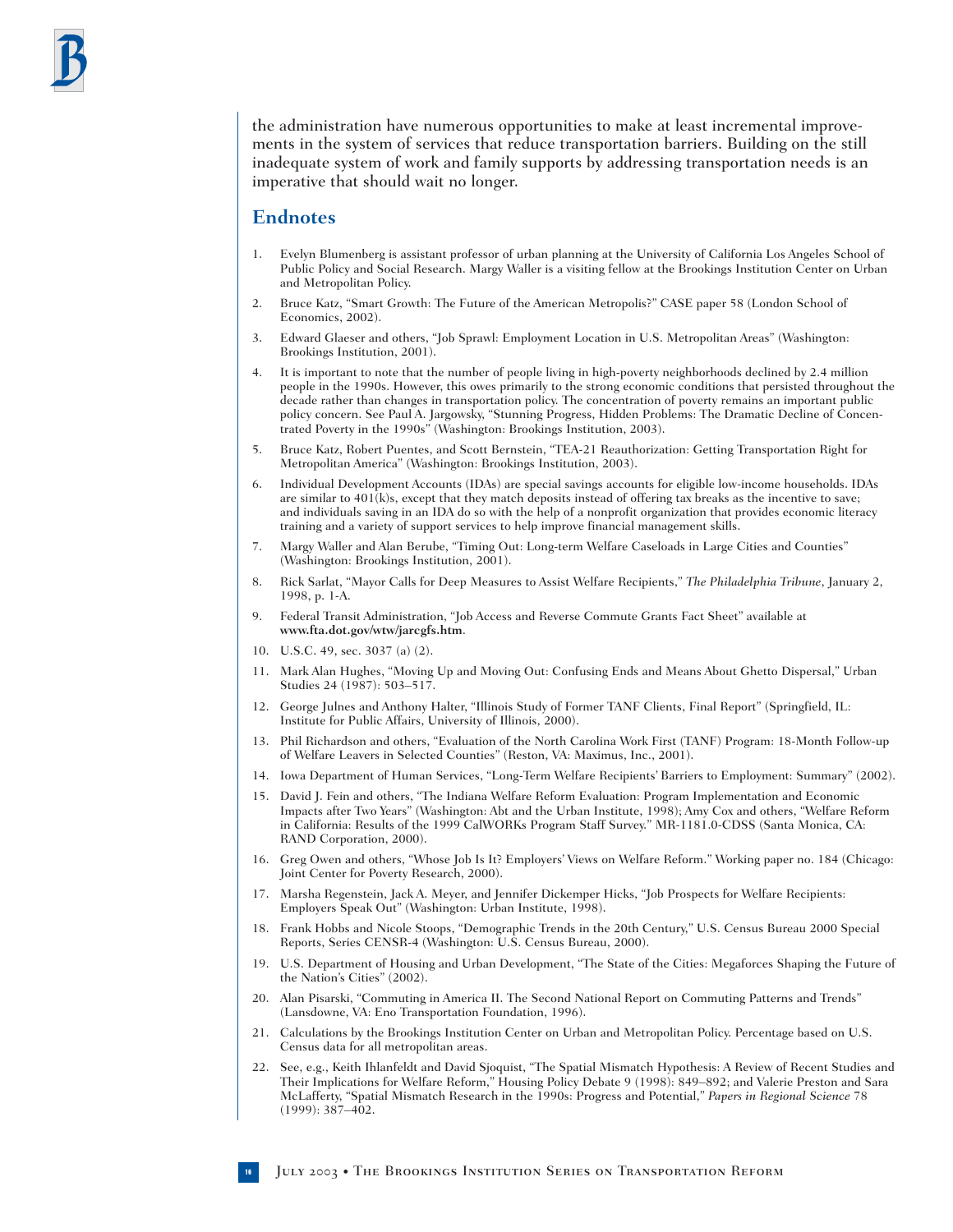- 23. It is important to note that spatial mismatch is not just a "people to jobs" problem, but also a "jobs to people" problem caused, in part, by massive metropolitan decentralization, discussed earlier.
- 24. John F. Kain, "Residential Segregation, Negro Employment, and Metropolitan Decentralization," *Journal of Economics* 82 (1968): 175–197.
- 25. Harry J. Holzer and Michael A. Stoll, "Meeting the Demand: Hiring Patterns of Welfare Recipients in Four Metropolitan Areas" (Washington: Brookings Institution, 2001).
- 26. U.S.C. 49, sec. 3037 (a) (2); and sec. 3037 (a) (9).
- 27. See, e.g., Evelyn Blumenberg and Paul Ong, "Cars, Buses, and Jobs: Welfare Recipients and Employment Access in Los Angeles," *Journal of the Transportation Research Board* 1756 (2001): 22–31; Citizens Planning and Housing Association, "Access to Jobs in the Baltimore Region" (1999); Annalynn Lacombe, "Welfare Reform and Access to Jobs in Boston." BTS98-A-02 (Washington: Volpe National Transportation Systems Center for the U.S. Department of Transportation, Bureau of Transportation Statistics, 1998); New York Metropolitan Transportation Council, "Access-to-Jobs" (1999); David Sawicki and Mitch Moody, "Developing Transportation Alternatives for Welfare Recipients Moving to Work," *Journal of the American Planning Association* 66 (2000): 306–318; and Mark Alan Hughes, "Employment Decentralization and Accessibility: A Strategy for Stimulating Regional Job Opportunities," *Journal of the American Planning Association* 57 (1991): 288–299.
- 28. Calculations by the Brookings Institution Center on Urban and Metropolitan Policy from U.S. Census data.
- 29. Qing Shen, "A Spatial Analysis of Job Openings and Access in a U.S. Metropolitan Area," *Journal of the American Planning Association* 67 (2001): 53–68.
- 30. Glaeser and others, "Job Sprawl."
- 31. Households with incomes less than \$20,000 make an average of 3.2 trips per day and average 17.9 miles traveled per day, well below the national averages of 4 trips and 26.9 miles. See John Pucher and John L. Renne, "Socioeconomics of Urban Travel: Evidence from the 2001 NHTS," *Transportation Quarterly* 57 (3) (2003).
- 32. About 84 percent of low-income workers use private vehicles for work trips. See Elaine Murakami and Jennifer Young, "Daily Travel by Persons with Low Income" (Bethesda, MD: Nationwide Personal Transportation Survey Symposium, 1997).
- 33. Federal Highway Administration, "Our Nation's Travel: 1995 NPTS Early Results Report" (1995).
- 34. Ibid.
- 35. Blumenberg and Ong, "Cars, Buses, and Jobs."
- 36. According to the Surface Transportation Policy Project, only 4.3 percent of the nation's 4 million miles of roads are served by transit. Surface Transportation Policy Project, "Transit Growing Faster Than Driving: A Historic Shift in Travel Trends" (2002). Further, the Federal Transit Administration estimates that 40 percent of rural counties have no transit service. In many other rural areas, only limited service is provided. Yet, rural residents do rely heavily on public transit when it is available. See Jenna Dorn, Testimony to House Transportation and Infrastructure Committee, Subcommittee on Highways, Transit, and Pipelines, May 21, 2003.
- 37. See Evelyn Blumenberg, "On the Way to Work: Welfare Participants and Barriers to Employment," Economic Development Quarterly16 (4) (2002): 314–325; Robert Cervero and others, "Transportation as a Stimulus to Welfare-to-Work: Private Versus Public Mobility," *Journal of Planning Education and Research* 36 (3) (2002): 50–63; Sandra Danziger and others, "Barriers to the Employment of Recipients." In R. Cherry and W.M Rodgers III, eds., Prosperity for All? The Economic Boom and African Americans (New York: Russell Sage Foundation, 2000); Paul M. Ong, "Work and Car Ownership Among Welfare Recipients," Social Work Research 2 (1996): 255–262; Paul M. Ong, "Car Access and Welfare-to-Work," *Journal of Policy Analysis and Management* 21 (2002): 239–252; Steven Raphael and Lorien Rice, "Car Ownership, Employment, and Earnings." Working paper 179 (Chicago: Joint Center for Poverty Research, 2000); Michael Stoll and Steven Raphael, "Racial Differences in Spatial Job Search Patterns: Exploring the Causes and Consequences," *Economic Geography* 76 (3) (2000): 201–223; Brian D. Taylor and Paul M. Ong, "Spatial Mismatch or Automobile Mismatch: An Examination of Race, Residence and Commuting in U.S. Metropolitan Areas," Urban Studies 32 (9) (1995):1453–1473; Margy Waller and Mark Alan Hughes, "Working Far From Home: Transportation and Welfare Reform in the Ten Big States" (Washington: Progressive Policy Institute and Public/Private Ventures, 1999).
- 38. Mary E. Corcoran and others, "Food Insufficiency and Material Hardship in Post-TANF Welfare Families," *Ohio State Law Journal* 60 (4) (1999): 1395–1422; and J. Zogby and P.J. Malin, "Children's Health Care and Transportation Access" (New York: The Children's Health Fund, 2001).
- 39. Carolyn D. Hayden and Mauldin Bronwyn, "On the Road: Car Ownership as an Asset Building Strategy for Reducing Transportation Related Barriers to Work" (Oakland, CA: National Economic Development Law Center, 2002), available at **www.nedlc.org/Ontheroad.pdf**; Susan Crane and Judith Olsen, "Working Wheels: A Seattle Success Story (Federal Reserve Bank of San Francisco, 2003), available at **http://frbsf.org/publications/ community/investments/0303/workingwheels.html**.
- 40. Lisa M. Brabo and others, "Driving out of Poverty in Private Automobiles." In K. Kitty and E. Segal, eds., "Rediscovering the Other America: The Continuing Crisis of Poverty and Inequality in the United States," *Journal of Poverty* 7(1-2) (forthcoming); Marilyn T. Lucas and Charles F. Nicholson, "Subsidized Vehicle Acquisition and Earned Income in the Transition from Welfare to Work." AEM Working Paper 2002-24 (Ithaca, NY: Cornell University, Department of Applied Economics and Management, 2002); Marty Schwartz, "Changing Lives." Unpublished report for Carroll County Department of Social Services and the Abell Foundation, Baltimore, Maryland, June 2002.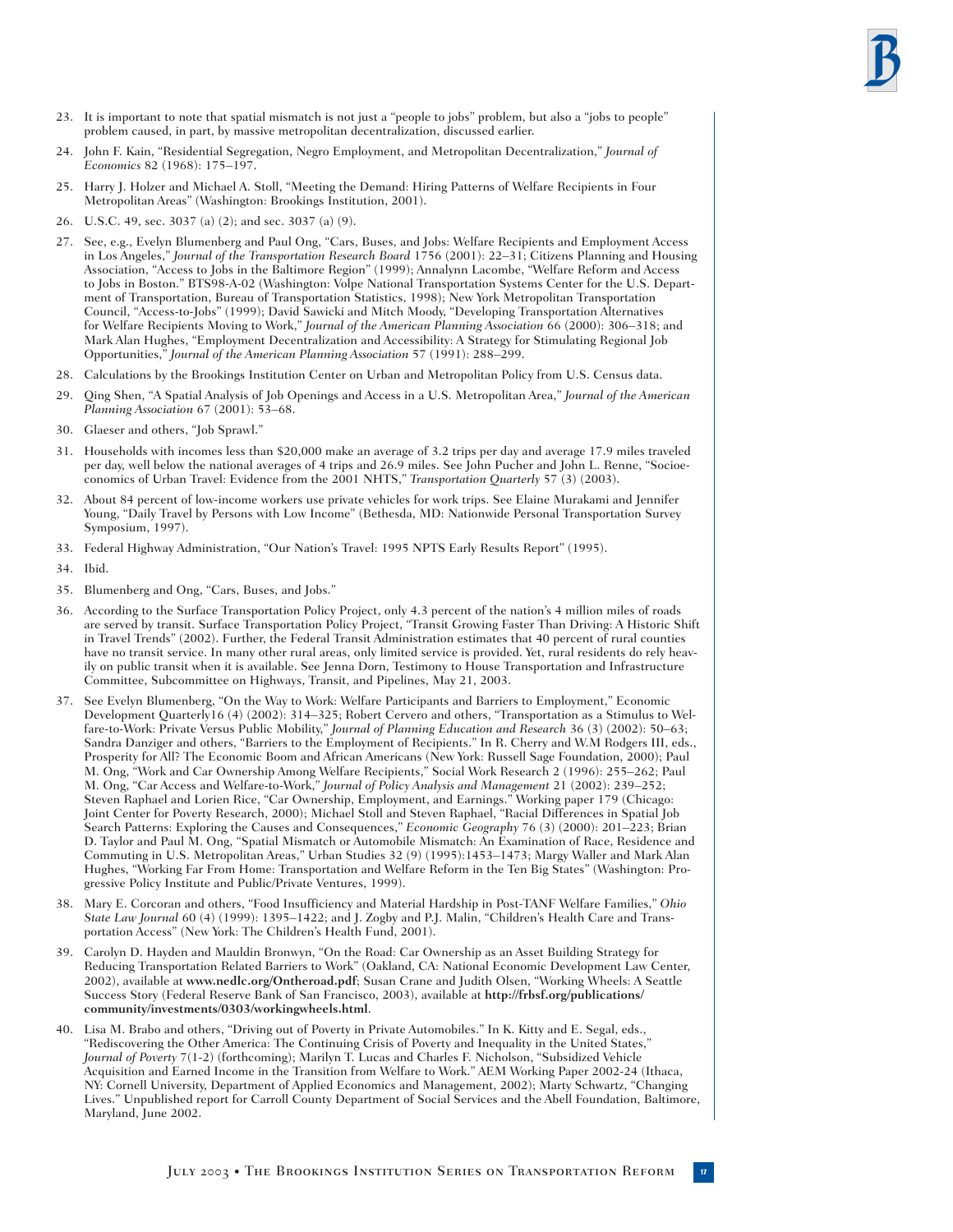- 41. Lucas and Nicholson, "Subsidized Vehicle Acquisition."
- 42. Paul M. Ong and Doug Houston, "Transit, Employment, and Women on Welfare," Urban Geography 23 (2002): 344-364; Thomas W. Sanchez, "The Connection Between Public Transit and Employment: The Cases of Portland and Atlanta," *Journal of the American Planning Association* 65 (1999): 284–296.
- 43. Harry Holzer and Michael A. Stoll, "Employer Demand for Welfare Recipients by Race," *Journal of Labor Economics,* 21 (2003): 210–241.
- 44. Gregory L. Thompson, "New Insights into the Value of Transit: Modeling Inferences from Dade County," *Journal of the Transportation Research Board* 1753 (2001): 52–58.
- 45. Robert Cervero and others, "Reverse Commuting and Job Access in California: Market, Needs and Policy Prospects" (Berkeley: Institute of Transportation Studies, University of California, Berkeley, 2002); Mizuki Kawabata, "Job Accessibility and Employment Outcomes for Low-Skilled Autoless Workers in U.S. Metropolitan Areas" (Cleveland: Annual Meeting of the Association of Collegiate Schools of Planning, 2001).
- 46. Calculations by the Brookings Institution Center on Urban and Metropolitan Policy. Percentages are based on U.S. Census data for all metropolitan areas.
- 47. Cervero and others, "Reverse Commuting." On average 19 out of 20 reverse commutes are estimated to be by car. However, low-income reverse commuters are much more likely to rely on transit to make these trips. Transit use among low-income commuters was 7.8 percent in Los Angeles, 5.1 percent in the San Francisco/Bay Area, 10.5 percent in San Diego, and 12 percent in Sacramento.
- 48. Mark Garrett and Brian Taylor, "Reconsidering Social Equity in Public Transit," *Berkeley Planning Journal* 13 (1998): 6–27.
- 49. For a discussion of the rail and bus disparities, see Thomas W. Sanchez, Rich Stolz, and Jacinta S. Ma, "Moving to Equity: Addressing Inequitable Effects of Transportation Policies on Minorities" (Cambridge, MA: The Civil Rights Project at Harvard University and the Center for Community Change, 2003).
- 50. Waller and Hughes, "Working Far From Home."
- 51. Data from Federal Transit Administration, "2000 National Transit Database: National Transit Summaries and Trends" (2000), available at **www.ntdprogram.com/NTD/ntdhome.nsf**.
- 52. Robert Cervero and others, "Reverse Commuting and Job Access in California. Market, Needs and Policy Prospects," (Berkeley: Institute of Transportation Studies, University of California, Berkeley, 2002)
- 53. U.S. General Accounting Office, "Transportation-Disadvantaged Populations: Some Coordination Efforts Among Programs Providing Transportation Services, but Obstacles Persist." GAO-03-697 (2003).
- 54. Ibid.
- 55. Ibid.
- 56. Pucher and Renne, "Socioeconomics of Urban Travel."
- 57. Federal Highway Administration, "Changes in the Purpose of Travel Over Time: A Snapshot Analysis of the National Household Travel Survey 2001" (2001), available at **nhts.ornl.gov/2001/html\_files/Changes\_in\_ Purpose\_of\_Travel.htm**.
- 58. Murakami and Young, "Daily Travel by Persons with Low Income".
- 59. Crane and Olsen, "Working Wheels"; Anne Kim, "Taken for a Ride: Subprime Lenders, Automobility, and the Working Poor," Progressive Policy Institute, November 2002.
- 60. National Archives and Records Administration, "Remarks By the President on Transportation and Working Families, February 23, 2000." Clinton Presidential Materials Project. (2000), available at **http://clinton6. nara.gov/2000/02/2000-02-23-remarks-by-president-at-food-stamp-and-transportation-event.html**.
- 61. Unpublished April 2003 survey of state Medicaid directors (Washington: Center on Budget and Policy Priorities, 2003).
- 62. Stacy Dean and Ray Horng, "States' Vehicle Asset Policies in the Food Stamp Program" (Washington: Center on Budget and Policy Priorities, 2003), available at **www.cbpp.org/7-30-01fa.htm**.
- 63. Sharon Parrott and Nina Wu, "States Are Cutting TANF and Child Care Programs" (Washington: Center on Budget and Policy Priorities, 2003), available at **www.acf.hhs.gov/programs/ofs/data/tanf\_2002.html**.
- 64. George E. Peterson and others, "The Reagan Block Grants: What Have We Learned?" (Washington: Urban Institute, 1986).
- 65. "Job Access Reverse Commute Grants," *Federal Register* 67 (67) (Monday, April 8, 2002).
- 66. U.S. General Accounting Office, "Welfare Reform: Job Access Program Improves Local Service Coordination but Evaluation Should be Completed." GAO-03-204 (2002).
- 67. Parrott and Wu, "States Are Cutting TANF and Child Care Programs."
- 68. Congressional Budget Office Memorandum, May 8, 2003.
- 69. Margy Waller, Testimony to U.S. Senate Finance Committee, March 12, 2003.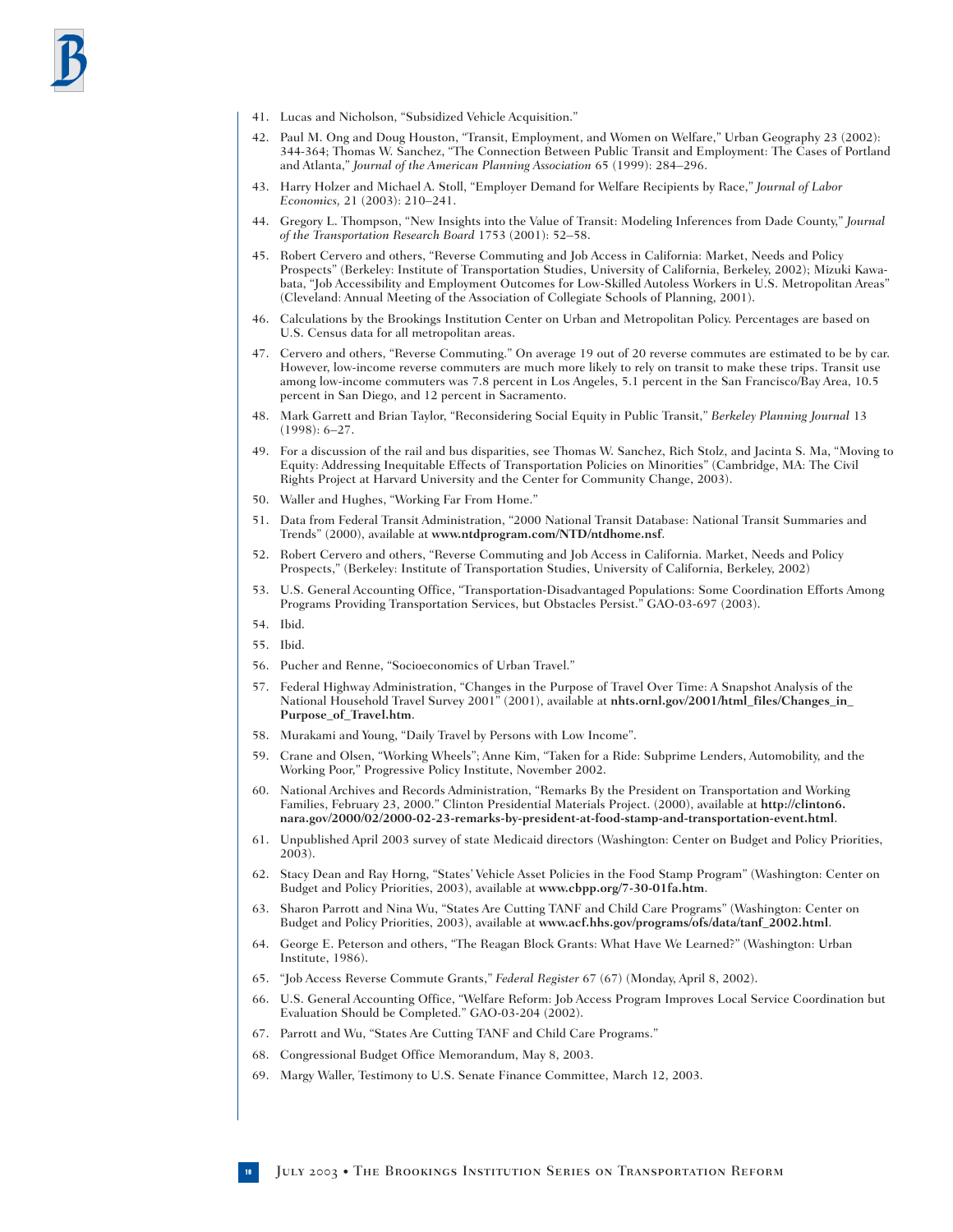- 70. Corporation for Enterprise Development, "Assets for Independence Act Reauthorization Survey" (2003), available at **www.idanetwork.org/initiatives/AFIA\_survey\_summary.pdf**.
- 71. The Corporation for Enterprise Development's IDA network website reports that the CARE Act proposal would provide up to \$450 million "in IDA Tax Credits to match the savings of working families and would allow for up to 300,000 IDAs to be created…The IDA Tax Credit would work by providing financial institutions with a dollar-fordollar tax credit for every dollar they contribute as matching funds for IDAs, up to \$500 per IDA per year." Corporation for Enterprise Development, "Savings for Working Families Act of 2003" (2003), available at **www.idanetwork.org/index.php?section=policy&page=legislative\_proposals.html**.

# **Acknowledgments**

The Brookings Institution Center on Urban and Metropolitan Policy would like to thank the Ford, MacArthur, and McKnight foundations for their support of its work on transportation policy reform, and the Annie E. Casey Foundation, the Charles Stewart Mott Foundation, the Joyce Foundation for their support of the center's research on the place-based nature of welfare and working family policy, and the implications for cities and low-income neighborhoods. Brookings would also like to thank the Fannie Mae Foundation for its founding support of the urban center and its work.

Evelyn Blumenberg would like to thank the University of California Transportation Center and the Mineta Transportation Institute for their support of her research on transportation and employment access.

The following individuals provided invaluable review and general assistance in the preparation of this brief: Andrea Kane, Brookings Institution; Mark Alan Hughes, University of Pennsylvania; Shawn Fremstad, Center on Budget and Policy Priorities; Tom Sanchez, Virginia Polytechnic Institute and State University; Rich Stolz, Center for Community Change, and Robert Puentes, Brookings Institution. Elizabeth Roberto, presidential management intern at the Brookings Institution; and Michael Manville, research assistant, Lewis Center for Regional Policy Studies, University of California, Los Angeles, provided research assistance.

# **For More Information:**

Evelyn Blumenberg University of California, Los Angeles School of Public Policy and Social Research (310) 825-1803 **eblumenb@ucla.edu**

Margy Waller Brookings Institution Center on Urban and Metropolitan Policy (202) 797-6466 **mwaller@brookings.edu**